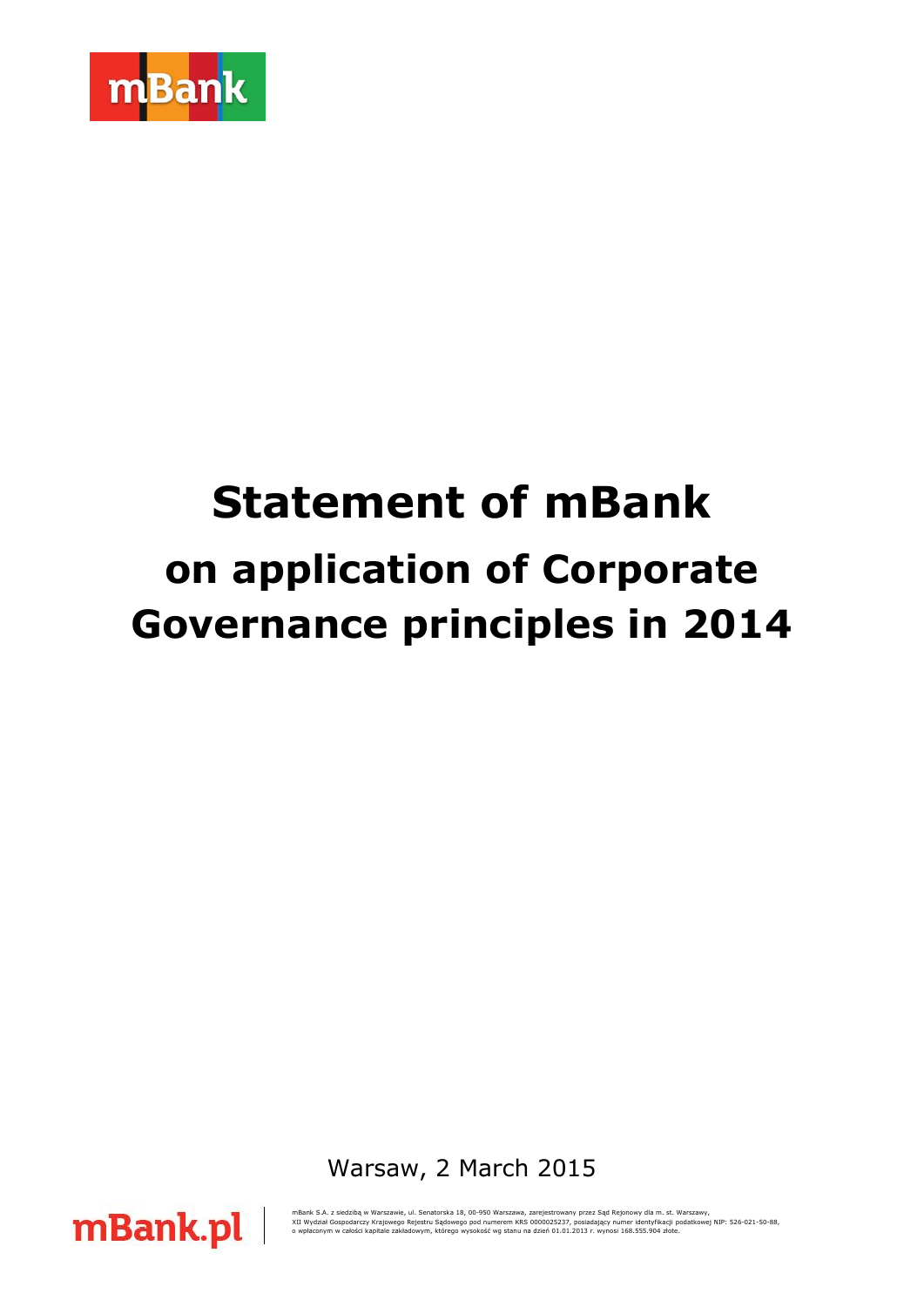# **TABLE OF CONTENT**

| I.2. "Principles of Corporate Governance for Supervised Institutions"4                                                                              |  |
|-----------------------------------------------------------------------------------------------------------------------------------------------------|--|
| II. INTERNAL CONTROL AND RISK MANAGEMENT SYSTEMS WITH REGARD TO THE PROCESS                                                                         |  |
|                                                                                                                                                     |  |
| IV. PRINCIPLES OF APPOINTING AND DISMISSING MANAGEMENT BOARD MEMBERS  7                                                                             |  |
|                                                                                                                                                     |  |
|                                                                                                                                                     |  |
|                                                                                                                                                     |  |
| VII. COMPOSITION, POWERS AND PROCEDURES OF THE MANAGEMENT BOARD AND THE                                                                             |  |
| VII.3. Composition of the Supervisory Board including changes in 2014  15<br>VII.5. Activity of the Supervisory Board and its Committees in 2014 23 |  |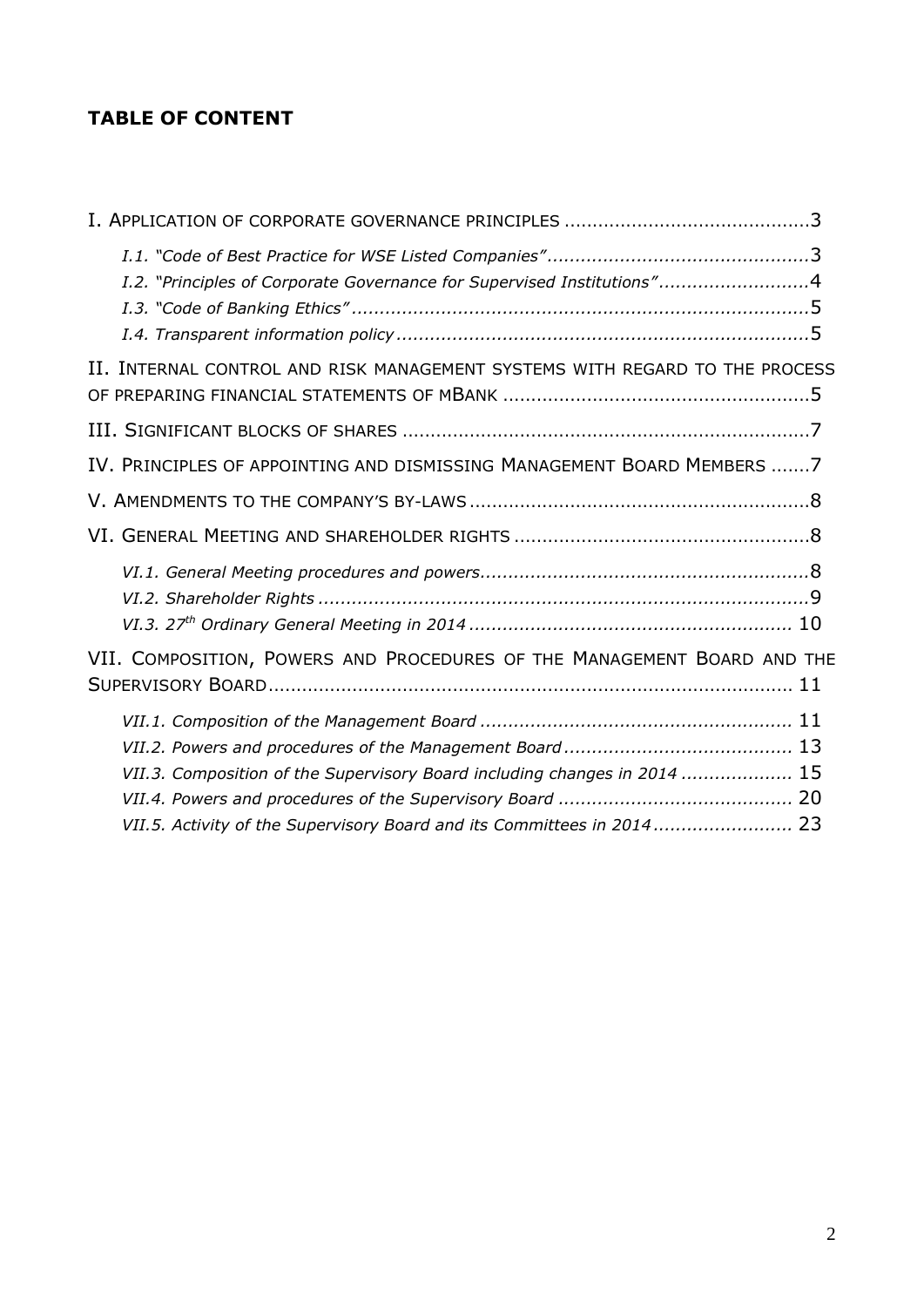# <span id="page-2-0"></span>**I. Application of corporate governance principles**

mBank is subject to corporate governance principles contained in the following documents:

- 1. "Code of Best Practice for WSE Listed Companies"
- 2. "Principles of Corporate Governance for Supervised Institutions"

The text of the "Code of Best Practice for WSE Listed Companies" is available on the website of the Warsaw Stock Exchange (http://www.corp-gov.gpw.pl/), and the Principles of Corporate Governance for Supervised Institutions are available on the website of the Polish Financial Supervision Authority [\(http://www.knf.gov.pl/regulacje/praktyka/index.html\)](http://www.knf.gov.pl/regulacje/praktyka/index.html).

#### <span id="page-2-1"></span>**I.1. "Code of Best Practice for WSE Listed Companies"**

Since the introduction of its shares into public trading in securities, the Bank has made efforts to provide all shareholders with access to corporate information and to respect shareholders' rights irrespective of the size of their stake. The aspiration to ensure full transparency of operation and to pursue the code of ethics inspired compliance with the best practices of listed companies starting with the "Code of Best Practice of Public Companies 2002". Both the Management Board and the Supervisory Board of the Bank have passed resolutions expressing the intention to apply the recommendations and principles defined in the "Code of Best Practice" and the commitment to report any breach. The currently applicable version of the "Code of Best Practice for WSE Listed Companies" including amendments introduced by Resolution No. 19/1307/2012 of the WSE Supervisory Board of 21 November of 2012 came into effect on 1 January 2013. In December 2014, the Warsaw Stock Exchange opened consultations on draft amendments of the "Code of Best Practice for WSE Listed Companies". The draft provides for amendments to the content, layout, and thematic organisation of the "Code of Best Practice", as well as modifications of the corporate governance compliance reporting system.

In 2014, similarly to 2013, mBank applied the principles of the "Code of Best Practice for WSE Listed Companies" with the exception of Rule no. 10 point 2 in chapter IV of the "Code of Best Practice for WSE Listed Companies".

The rule stipulates the obligation to ensure that shareholders have the possibility to participate in the general meeting with the use of means of electronic communication.

For many years, mBank has broadcast General Meetings in real time, however, without the possibility to engage in two-way on-line communication by allowing shareholders to speak during the General Meeting from a different location. The Bank's By-laws and the Standing Rules of the General Meeting do not provide for the possibility to actively participate in General Meetings with the use of means of electronic communication.

Furthermore, in the opinion of the Management Board of the Bank, in the absence of developed market practice, the organisation of General Meetings with the use of means of electronic communication carries legal, organisational and technical risks. Binding provisions of the law do not define the status of a shareholder participating in a General Meeting with the use of means of electronic communication who does not take a part in voting, which generates unnecessary legal risks. It should be noted that mBank has a stable majority shareholder while a large part of minority shareholders are represented at each General Meeting even if participation in General Meetings with the use of means of electronic communication is not available.

In the opinion of the Management Board, the rules for participating in General Meetings of the Bank, currently applicable at the Company, allow for adequate protection of the interests of all shareholders, including the minority shareholders, allowing them to exercise all rights attached to shares. It should be noted that the draft new "Code of Best Practice" has largely relaxed the requirements to organise electronic General Meetings.

With respect to the Recommendations listed in the "Code of Best Practice for WSE Listed Companies", Point 9 of the Recommendations, which calls for ensuring a balanced proportion of women and men in management and supervisory functions in companies, requires an additional commentary.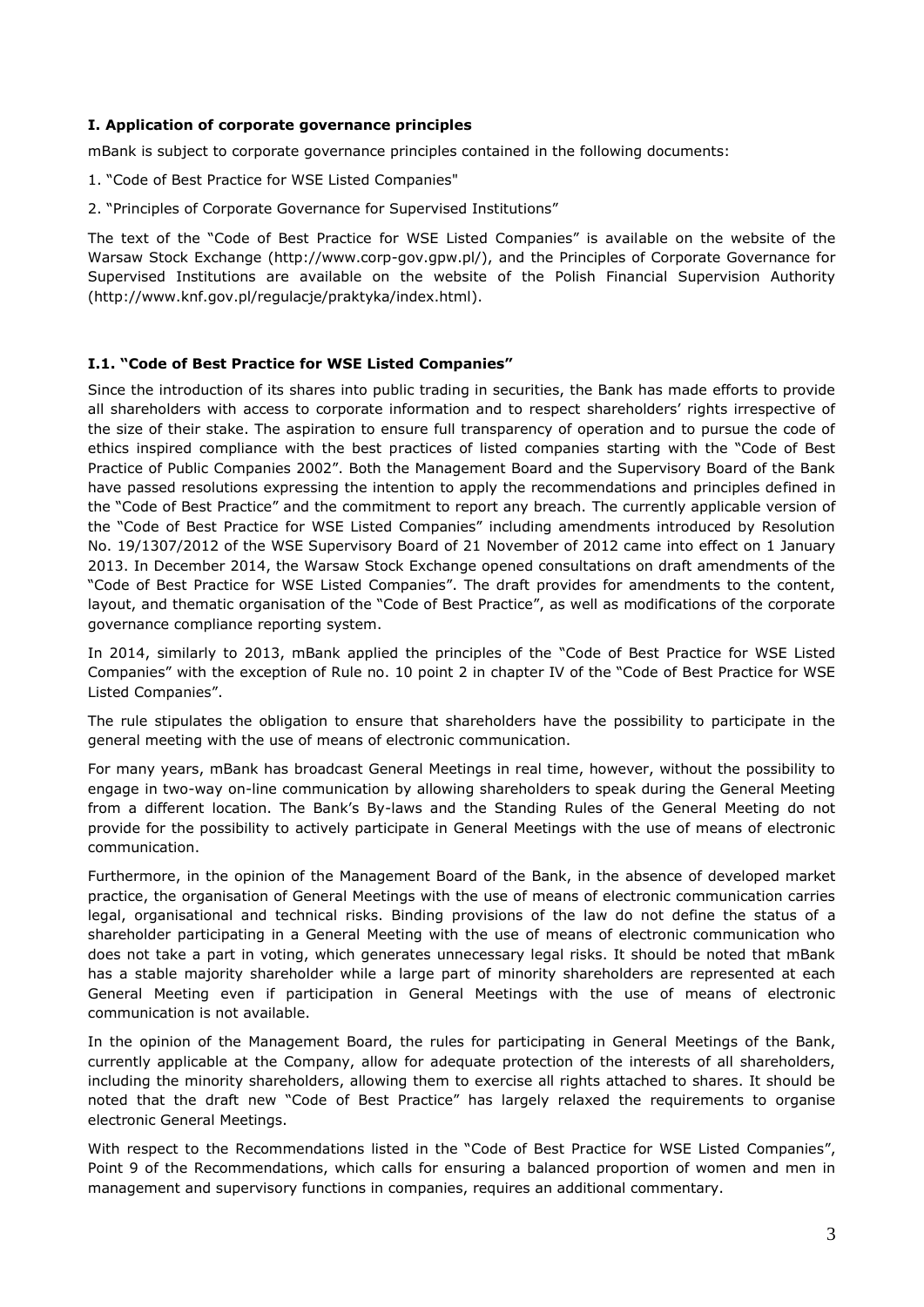mBank ensures equal access of men and women to management positions, which however is not based on a predetermined parity.

The persons recommended and appointed to the Bank's Management Board and Supervisory Board should display the highest competence, be adequately educated and experienced, and have a professional track record. Other factors, such as gender, are not a determinant in this respect. mBank is of the opinion that it would be unjustified to introduce regulations based on pre-established parities, and leaves the decision on selecting members of the Management Board and Supervisory Board in the hands of the duly authorised bodies of the Company.

As at the end of 2014, the 12-member Supervisory Board of mBank had two female members: Teresa Mokrysz and Agnieszka Słomka-Gołębiowska. The 7-member Management Board of mBank had one female member: Lidia Jabłonowska-Luba, Chief Risk Officer.

#### <span id="page-3-0"></span>**I.2. "Principles of Corporate Governance for Supervised Institutions"**

The "Principles of Corporate Governance for Supervised Institutions" approved by the Polish Financial Supervision Authority on 22 July 2014 are in effect since 1 January 2015. Although this report concerns the year 2014, reference should be made to the "Principles of Corporate Governance for Supervised Institutions" as well because the Management Board and the Supervisory Board of mBank passed decisions concerning the scope of their application as early as Q4 2014.

The "Principles of Corporate Governance for Supervised Institutions" cover relations with shareholders and clients, issues relating to the organisational structure, an effective and efficient internal control system, as well as the risks of business activities. The document emphasises that supervised institutions as institutions of public trust should exercise utmost care in their activities. Therefore, it is crucial that members of the authorities of supervised institutions represent the highest professionalism and ethics. Furthermore, a company's shareholders are expected to act in a responsible and loyal manner.

mBank has accepted for application the "Principles of Corporate Governance for Supervised Institutions" excluding the rules defined in § 8 point 4 and § 16 point 1 of the "Principles".

The rule in § 8 point 4, which provides as follows: "A supervised institution, when justified by the number of shareholders, should strive for facilitating the participation of all shareholders in the meeting of the General Meeting of the supervised institution, among others, through ensuring the possibility of electronic active participation in the meetings of the General Meeting", is similar to rule 10 point 2 in chapter IV of the "Code of Best Practice for WSE Listed Companies". As a large part of mBank's shareholders are represented at General Meetings even if active participation with the use of means of electronic communication is not available, with a view to mitigating the risk inherent in active participation in General Meetings with the use of means of electronic communication, mBank has decided that noncompliance with the rule defined in § 8 point 4 was justified.

Likewise, mBank does not comply with the rule defined in § 16 point 1, which provides as follows: "It is proper that meetings of a management body shall be held in Polish. In case of need, necessary assistance of an interpreter should be ensured." The non-compliance derives from the fact that all Members of mBank's Management Board speak fluent English. Communication without an interpreter is more effective as discussions and decisions can be made without the participation of a third party (interpreter). In some circumstances, the participation of an interpreter could make discussions at Management Board meetings more difficult or prolonged due to the complex nature of issues under discussion as well as the specialised language. Furthermore, given that Management Board meetings review information that constitutes the company's secret, it is legitimate to limit to the bare minimum the participation of non-members of the Management Board at its meetings. At the same time, most of mBank's Management Board Members speak Polish, which implies that the Bank can be represented whenever participation of Management Board Members is required including communications in Polish without an interpreter. Furthermore, minutes of Management Board meetings as well as resolutions of mBank's Management Board are prepared in two language versions, ensuring compliance with the provisions of § 16 point 2 of the "Principles".

Some of the "Principles of Corporate Governance for Supervised Institutions", especially those defined in chapter II, are addressed to shareholders of supervised institutions rather than such institutions;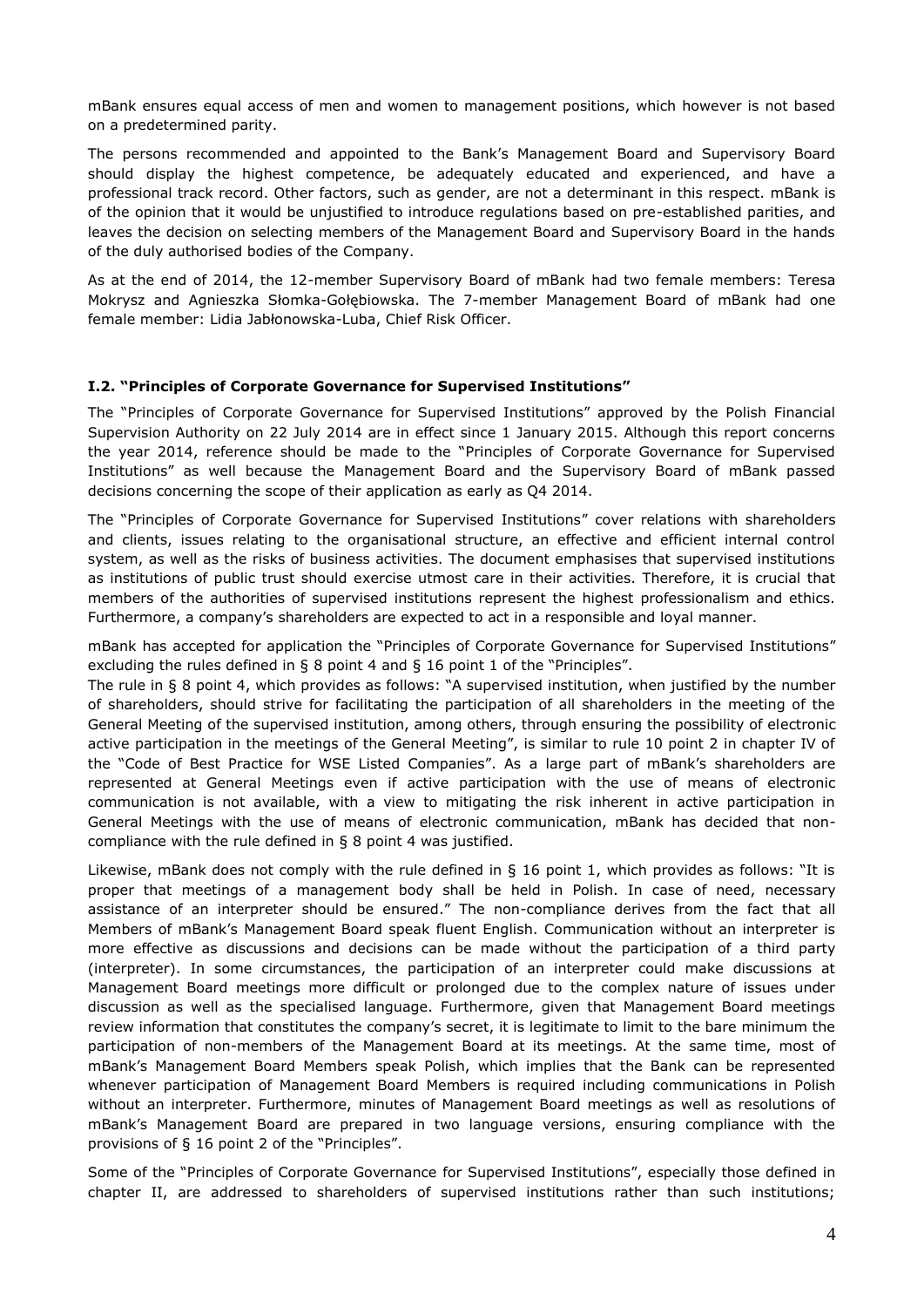consequently, such principles cannot be approved for application by the Management Board or the Supervisory Board. The principles addressed to the shareholders will be presented to mBank's shareholders at the Ordinary General Meeting.

# <span id="page-4-0"></span>**I.3. "Code of Banking Ethics"**

Irrespective of the corporate governance principles, mBank has for many years complied with best banking industry practices developed by the Polish Bank Association (ZBP). The currently applicable version of the Code of Banking Ethics was approved at the 25<sup>th</sup> General Meeting of the Polish Bank Association held on 18 April 2013. The Code of Banking Ethics is a set of principles referring to banks, their employees, and persons acting as intermediaries in banking activities. The Code of Banking Ethics includes two parts: Code of Best Banking Practice and Code of Employee Ethics. The Code of Banking Ethics is available on the website of the Polish Bank Association (http://zbp.pl/dla-bankow/zespoly-radyi-komitety/dzialania-w-obszarze-legislacyjno-prawnym/komisja-etyki-bankowej).

#### <span id="page-4-1"></span>**I.4. Transparent information policy**

mBank pursues an open, transparent, and effective information policy. Representatives of the Management Board and the Investor Relations Section actively participate in meetings with investors on a regular basis, both in Poland and abroad. The website operated by the Company has become an important communication platform. In the investor relations section the Bank publishes information on the shareholders of mBank, General Meetings, ratings, the Euro Medium Term Note Programme, quotations of the Bank's shares on the WSE, analysts' recommendations, the consensus on mBank Group's forecasted performance, and the target share price. All those interested may review annual statements, periodic and current reports, presentations on the strategy and performance of mBank Group, monthly newsletter for investors and analysts, as well as the Investor Calendar.

mBank has been also publishing an on-line version of its annual report, which provides convenient and highly interactive access to financial data of mBank Group. The Bank's website features mBank Analyzer, an innovative and interactive tool which allows users to analyse financial and business data of mBank Group from different angles. Additionally, the information is accompanied by webcasts of meetings with analysts at which the financial results of mBank Group are presented (for more information, please see section 11.3. Investor Relations at mBank).

The website has a section dedicated to corporate governance and best practice, which includes among others the By-laws and rules of the Bank's authorities, statements on the application of corporate governance principles, principles of remunerating the Management Board and the Supervisory Board, information on incentive programmes, rules for changing the entity authorised to audit financial statements, and information on the participation of men and women in statutory bodies of mBank.

#### <span id="page-4-2"></span>**II. Internal control and risk management systems with regard to the process of preparing financial statements of mBank**

mBank is equipped with an internal control system which supports Bank management by ensuring the efficiency and effectiveness of the Bank's operation, reliability of financial reports, as well as compliance of the Bank's operation with the provisions of law and internal regulations.

The internal control system includes the following:

- **F** functional control which covers all organisational units and all processes
- $\blacksquare$  risk monitoring and risk control mechanisms
- **n** monitoring compliance of the Bank's operation with the provisions of law and internal regulations
- **internal audit**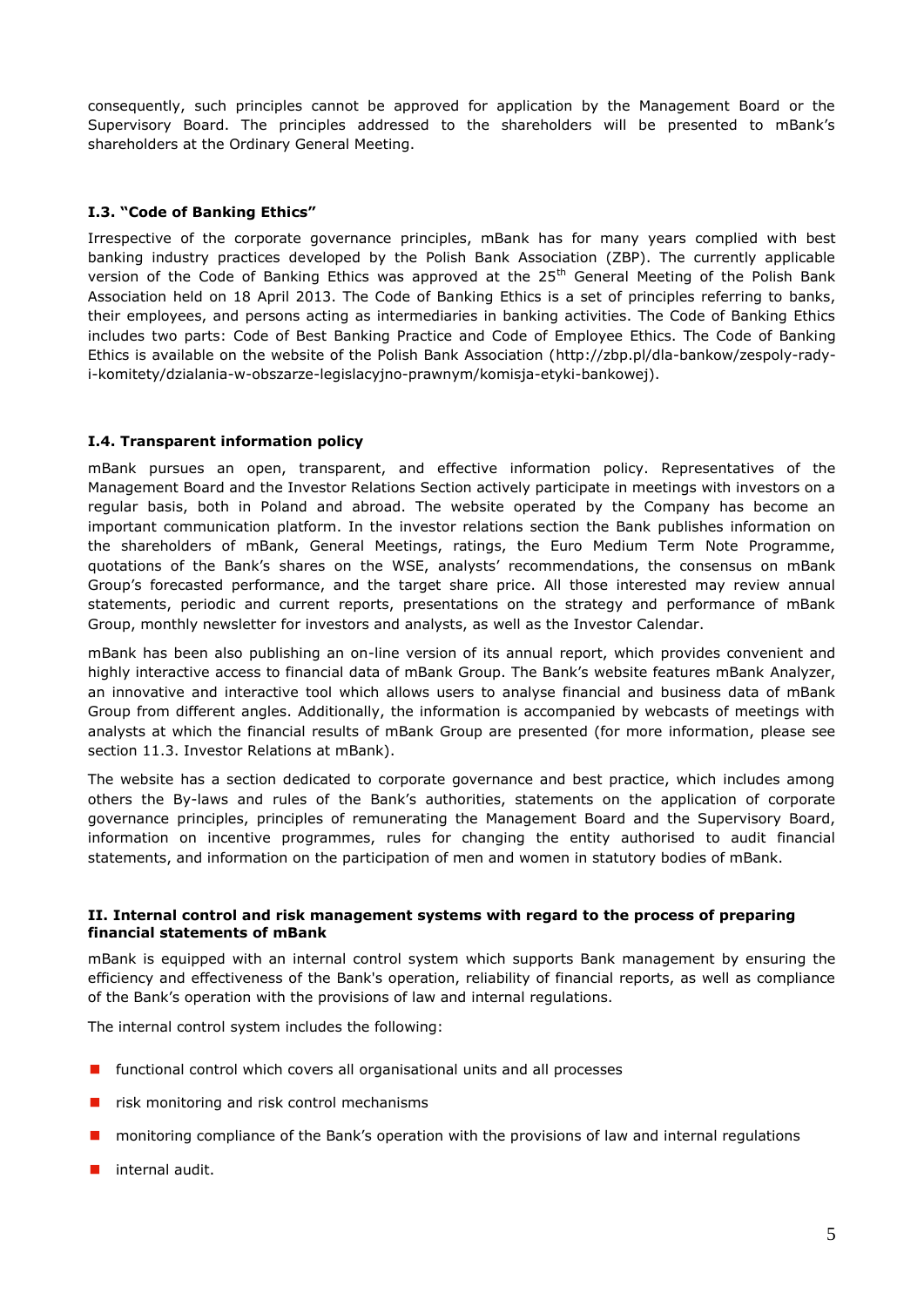The adequacy and effectiveness of the internal control system is subject to independent assessment of the Internal Audit Department (DAW). The audit results are reported, among others, to the President of the Management Board, the Chief Risk Officer, and the Chairman of the Supervisory Board of the Bank.

The process of preparing financial data for reporting is automated and based on the General Ledger of the Bank. Preparation of data in source systems is subject to formalised operational and acceptance procedures. Creating the General Ledger of the Bank takes place within a process covering respective internal controls. Manual adjustments are subject to special controls.

The process of monitoring the operational risk which occurs in the preparation of financial statements in the Bank includes mechanisms which effectively ensure the security of IT systems. mBank has in place a business continuity plan which covers also the IT systems used in the process of preparing financial statements.

Financial statements of mBank and the Group are prepared by the Financial Reporting Department. The responsibility for keeping accounting books and administering the model chart of accounts lies with the Accounting Department. Both Departments report to the Deputy President of the Management Board, Chief Financial Officer.

Financial statements are submitted to the Management Board for verification. The Audit Committee of the Supervisory Board receives information on quarterly financial statements and on profit and loss before it is published. After consultations with the Bank's external auditor and the Members of the Management Board of the Bank, the Audit Committee recommends whether the Supervisory Board should approve or reject the annual financial statements.

The annual and semi-annual financial statements of mBank are respectively subject to an independent audit or review by the statutory auditor. The selection of the statutory auditor of the Bank requires a resolution of the General Meeting. The Audit Committee of the Supervisory Board issues an opinion on the selection of the statutory auditor. mBank observes the rule stipulating that the key statutory auditor should change at least once every five years. This is in line with Article 89 of the Act on Statutory Auditors and their Self-Government, Entities Authorised to Audit Financial Statements, and Public Supervision dated 7 May 2009 (Journal of Laws of 2009, No. 77, item 649). Furthermore, mBank abides with all recommendations issued by the Polish Financial Supervision Authority regarding the change of statutory auditors.

Pursuant to a resolution of the 26<sup>th</sup> Ordinary General Meeting of the Bank in 2013, Ernst & Young Audyt Polska spółka z ograniczoną odpowiedzialnością sp. k. was the entity authorised to audit the Bank's financial statements and consolidated financial statements of the Capital Group for 2013 and 2014. PricewaterhouseCoopers Sp. z o.o. was the previous auditor.

The amount of fees paid to Ernst & Young is presented in Note 47 to the Consolidated Financial Statements.

The procedures of co-operation of the Bank and the external auditor ensure that all the important issues related to the recognition of economic events in the books and financial statements are being consulted on an on-going basis.

All the subsidiaries of mBank Group consolidated for the purpose of consolidated financial statements are obliged to apply uniform accounting policies with respect to the recognition of measurement and disclosures in accordance with the International Accounting Standards. The Financial Reporting Department monitors the reporting packages prepared by the subsidiaries in terms of their correctness, completeness, coherence, and continuity of data. The control functions with respect to the Group subsidiaries are performed by representatives of mBank sitting on the Supervisory Boards of the subsidiaries.

The aspiration to ensure the highest standards of financial statements is reflected in the high quality of reporting. mBank was the winner of "The Best Annual Report 2013" contest and received the special award "The Best of the Best". These are yet further awards won by mBank in contests organised by the Institute of Accounting and Taxes (IRiP). Following previous editions, the Bank is a four-time winner in the category of financial institutions and it has received other distinctions, including for the on-line annual report.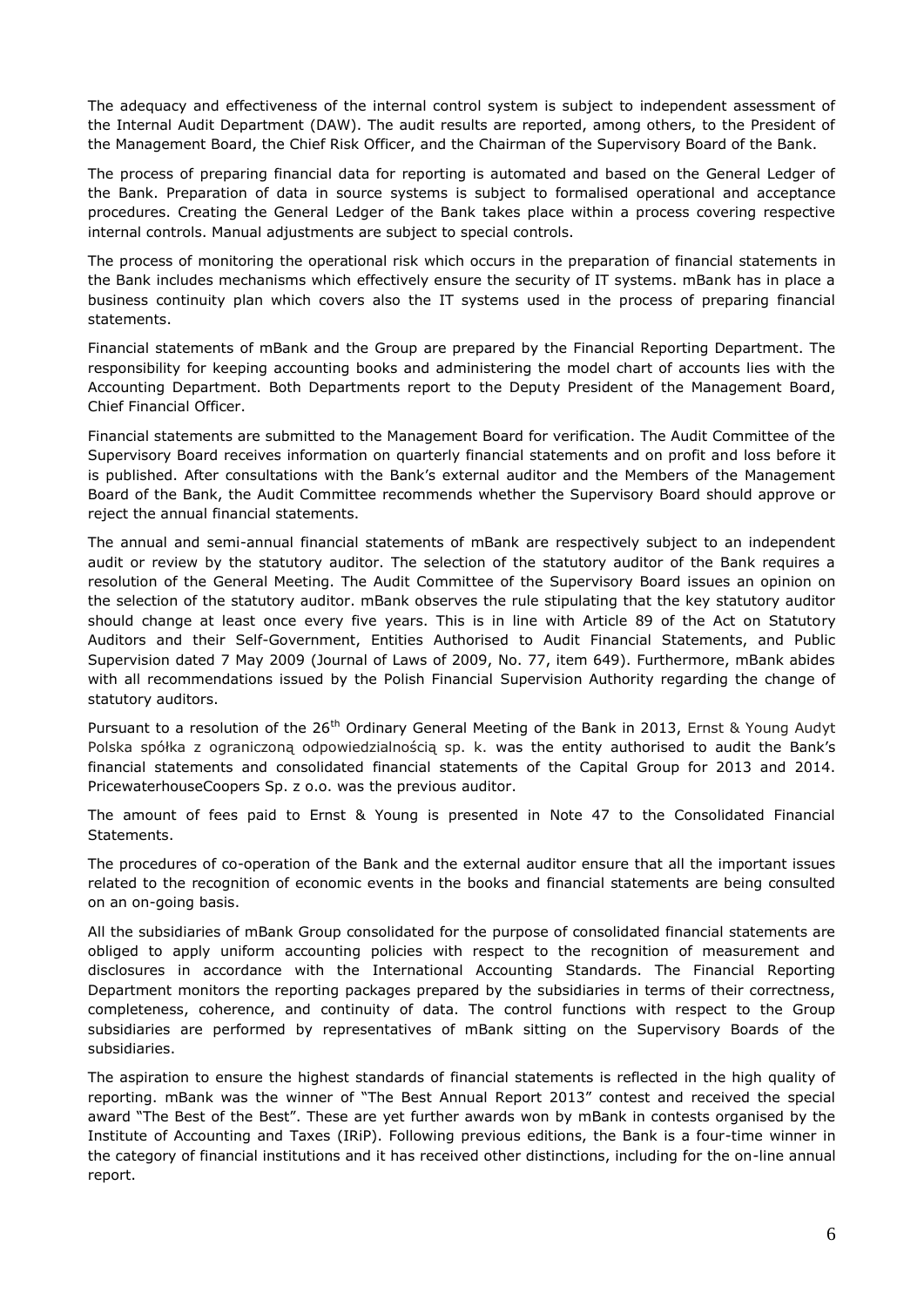#### <span id="page-6-0"></span>**III. Significant blocks of shares**

Commerzbank AG is the majority shareholder of mBank.

At the end of 2014, Commerzbank held 29,352,897 shares of mBank, which accounted for 69.54% of the share capital and votes at the General Meeting. 30.46% of mBank shares in free float are held by institutional investors, in particular Polish pension funds and Polish and foreign investment funds as well as individual investors.

The pension funds ING Otwarty Fundusz Emerytalny and AVIVA Otwarty Fundusz Emerytalny Aviva BZ WBK, which exceeded the 5% threshold of shares in 2013, reduced their stake in the share capital and votes of mBank to less than 5% in 2014. Following the admission to exchange trading of mBank's new shares issued under the incentive scheme, the stake of AVIVA Otwarty Fundusz Emerytalny Aviva BZ WBK in the share capital and votes at the General Meeting of mBank decreased to 4.996% on 30 July 2014. As ING OFE sold some of mBank shares it held, its stake was reduced to 4.94% at 10 December 2014.

Commerzbank is a leading international commercial bank with branches and offices in more than 50 countries. The core markets of Commerzbank are Germany and Poland. With the business areas Private Customers, Mittelstandsbank, Corporates & Markets and Central & Eastern Europe, its private customers and corporate clients, as well as institutional investors, profit from a comprehensive portfolio of banking and capital market services. Commerzbank finances more than 30 per cent of Germany's foreign trade and is the unchallenged leader in financing for SMEs. With its subsidiaries comdirect and Poland's mBank it owns two of the world's most innovative online banks. With approximately 1,100 branches and approximately 90 advisory centres for business customers Commerzbank has one of the densest branch networks among German private banks. In total, Commerzbank boasts approximately 15 million private customers, as well as 1 million business and corporate clients. The Bank, which was founded in 1870, is represented at all the world's major stock exchanges. In 2014, it generated gross revenues of more than EUR 9 billion with an average of approximately 52,000 employees.

Pursuant to the By-laws of mBank, each share gives the right to one vote at the General Meeting. There are no preferred shares. The control rights of Commerzbank AG as the parent entity of mBank are a result of the number of shares held, their percentage share in the equity, and the number of votes at the General Meeting of mBank.

The By-laws of mBank do not impose any limitations on the exercise of the voting right. There are no provisions which would separate the equity rights attached to securities from the holding of securities. Furthermore, there are no limitations on the transfer of the property right to securities issued by the Bank.

#### <span id="page-6-1"></span>**IV. Principles of appointing and dismissing Management Board Members**

Pursuant to the By-laws of mBank, the Management Board is composed of at least three Members appointed for a joint term of 5 years. At least half of the Management Board Members, including the President of the Management Board, must hold Polish citizenship.

The President of the Management Board, the Deputy Presidents of the Management Board and the other Members of the Management Board are appointed and dismissed by the Supervisory Board, acting pursuant to the provisions of the Banking Law and considering relevant qualifications for the assigned functions. The Polish Financial Supervision Authority (PFSA) approves two Members of the Management Board of the Bank: the President of the Management Board and the Chief Risk Officer.

In accordance with the Code of Commercial Partnerships and Companies, a Member of the Management Board may also be dismissed or suspended by the General Meeting.

The mandate of a Member of the Management Board expires at the latest on the day of the General Meeting that approves the financial statements for the last full financial year of the term of that Management Board Member. The mandate of a Member of the Management Board also expires if the Member dies, resigns from his or her position, or is recalled. The mandate of a Member of the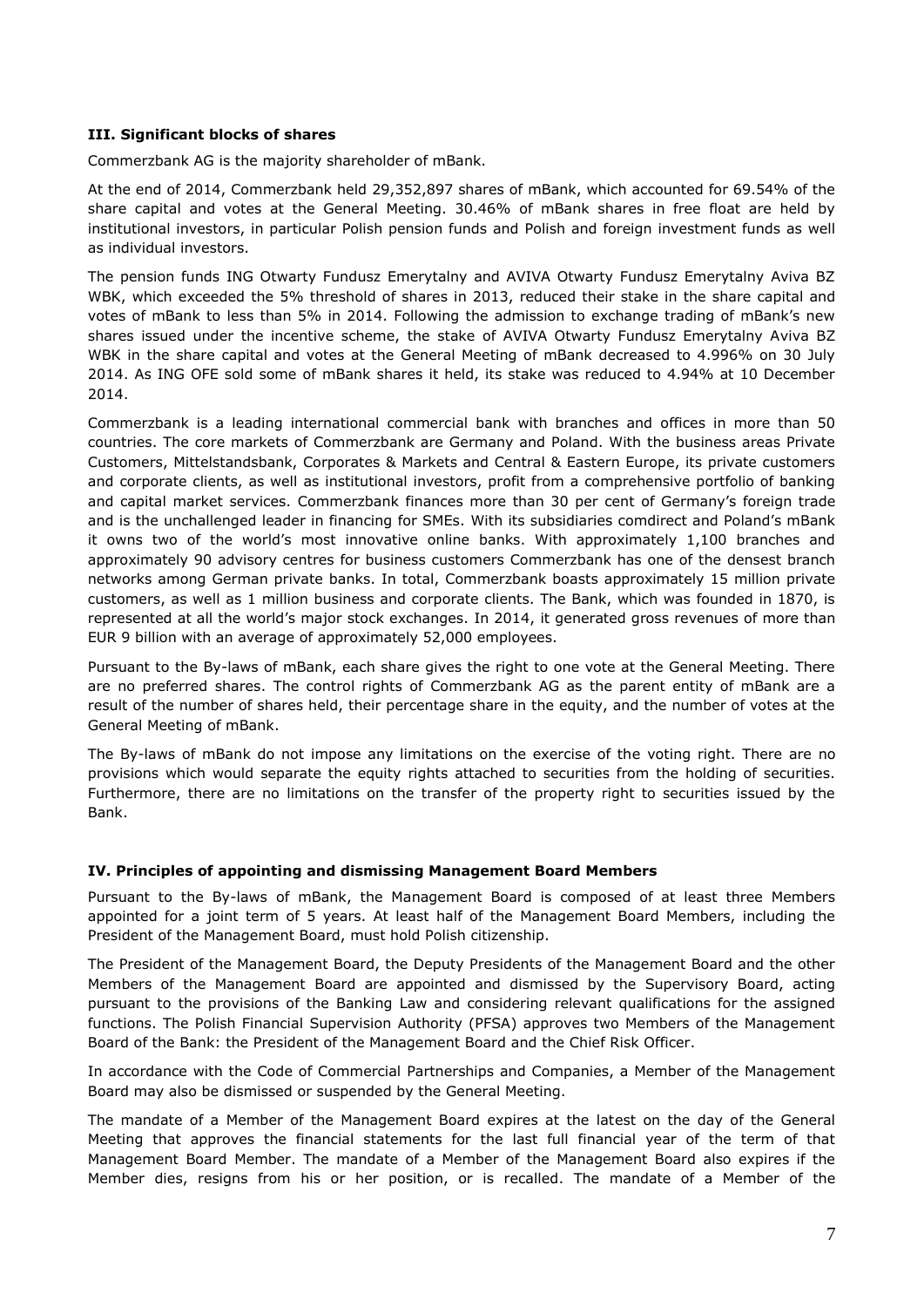Management Board appointed before the end of the term expires on the expiration of mandates of the other Members of the Management Board.

# <span id="page-7-0"></span>**V. Amendments to the Company's By-Laws**

Amendments to the By-Laws of mBank require adoption of a resolution by the General Meeting of mBank and registration of the adopted amendment in the National Court Register. Before the General Meeting of mBank is presented with a draft resolution concerning amendment to the By-Laws, the Management Board of mBank adopts a resolution on the proposed amendment by approving the draft resolution of the General Meeting, and then the draft is presented to the Supervisory Board of mBank for approval.

In accordance with Article 34.2 of the Banking Law Act of 29 August 1997, any amendment to the Bank's By-laws requires the authorisation of the Polish Financial Supervision Authority where such amendment relates to:

- $\blacksquare$  The Bank's registered business name.
- The Bank's registered office, objects and scope of the Bank's operation.
- **The bodies and their competences, including particularly the competences of the Members of the** Management Board appointed with the approval of the Polish Financial Supervision Authority and the decision-making principles, the general organisational structure of the Bank, the procedures applicable to making legally binding statements regarding property rights and obligations, the procedures for issuing internal regulations and the procedure for making decisions on assuming obligations or disposing of assets whose total value with regard to a single entity exceeds 5% of the Bank's own funds.
- $\blacksquare$  The principles of functioning of the internal control system.
- $\blacksquare$  The own funds and the financial management principles.
- **B** Shares preferred or limited as to voting rights.

# <span id="page-7-1"></span>**VI. General Meeting and shareholder rights**

# <span id="page-7-2"></span>**VI.1. General Meeting procedures and powers**

The General Meeting is convened and prepared pursuant to the provisions of the Code of Commercial Partnerships and Companies, the Bank's By-laws, and the Standing Rules of the General Meeting. Both the By-laws and the Standing Rules of the General Meeting are available on the website of mBank.

The General Meeting convened by the Management Board in the way of an ordinary procedure is held once a year, no later than in June. The Supervisory Board may convene an Ordinary General Meeting if the Management Board fails to convene it within the time limits set out in the By-laws and an Extraordinary General Meeting, if the Supervisory Board considers it necessary. In addition, under specific circumstances, the shareholders have the right to convene a General Meeting or to request for a General Meeting to be convened.

Shareholders may participate in the General Meeting and cast their votes either in person or by proxies. One proxy may represent more than one shareholder.

Subject to the cases defined in the Code of Commercial Partnerships and Companies, the General Meeting is valid regardless of the number of shares represented at the General Meeting.

All matters submitted to the General Meeting are previously submitted to the Supervisory Board for consideration.

Subject to specific exceptions, resolutions of the General Meeting are passed in an open ballot by a simple majority of votes, unless the Code of Commercial Partnerships and Companies or the mBank Bylaws impose a stricter requirement for the passing of resolutions on specific issues. A secret ballot is required in the case of elections and motions to dismiss members of the Bank's authorities or liquidators, motions to call members of the Bank's authorities or liquidators to account, and motions concerning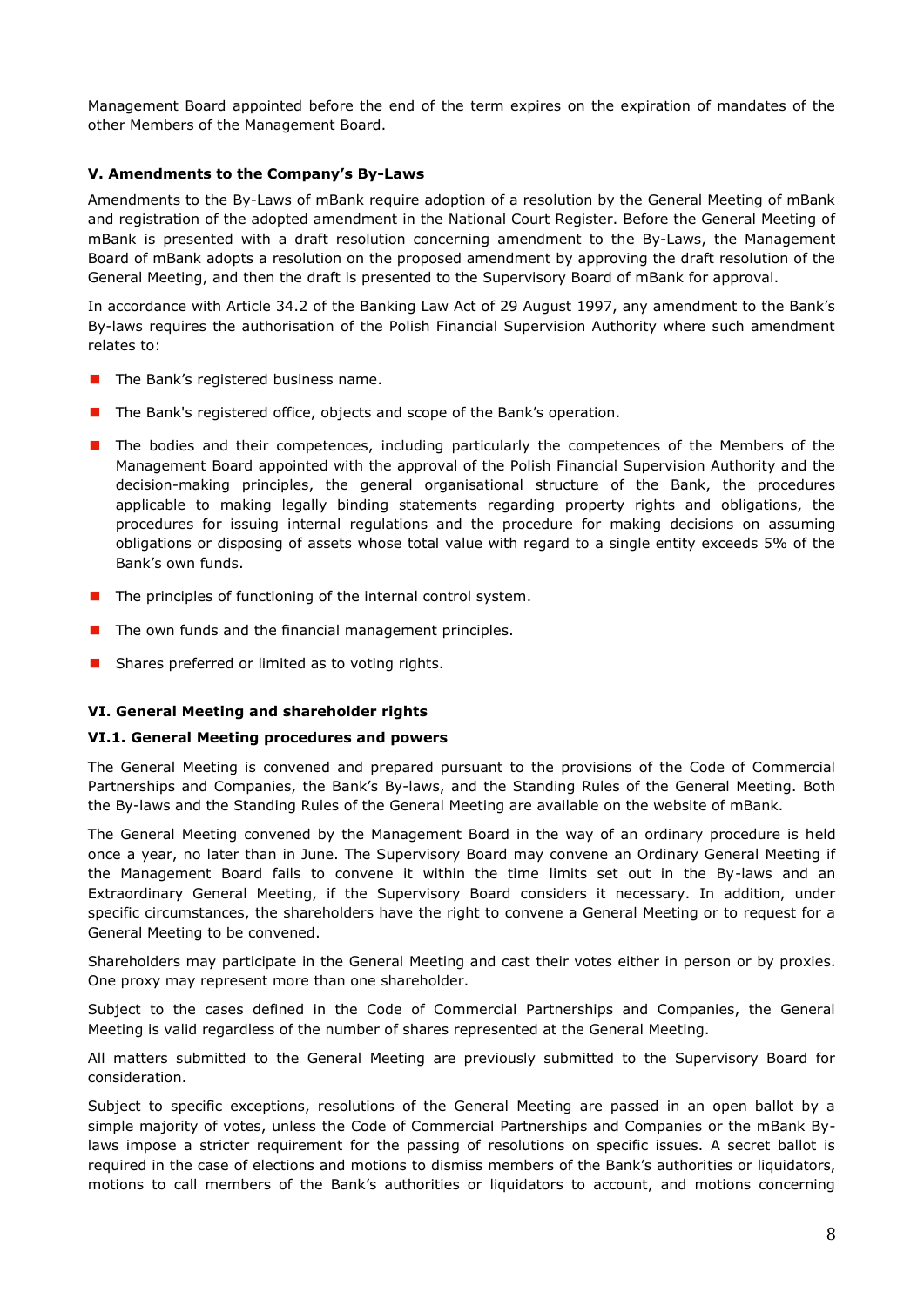personal issues. In addition, a secret ballot is required if requested by at least one shareholder present or represented at the General Meeting.

Voting takes place with the use of a computer system, which also counts the votes. The By-laws and Standing Rules of the General Meeting do not provide for the possibility to vote by mail or with the use of electronic means of communication.

The following matters require a resolution of the General Meeting in addition to other matters set out in the Code of Commercial Partnerships and Companies:

- Examination and approval of the report of the Management Board on the Bank's operation and financial statements for the past financial year.
- **Adoption of resolutions on the distribution of profits or coverage of losses.**
- Vote of discharge of duties for members of the Bank's authorities.
- **E** Election and dismissal of Members of the Supervisory Board.
- **Amendment to the By-laws.**
- Increase or reduction of the Bank's share capital.
- **Adoption of resolutions concerning the cancellation of shares and resolutions to cancel shares, in** particular setting the policy of share cancellation not regulated in the By-laws.
- $\blacksquare$  Creation and winding up of special purpose funds.
- Issue of convertible bonds or preferred bonds.
- **E** Establishment of the principles of remunerating Members of the Supervisory Board.
- **Liquidation of the Bank or its merger with another bank.**
- **Appointment of liquidators.**
- **Matters submitted by the Supervisory Board.**
- **Matters submitted by shareholders in accordance with the By-laws.**
- **E** Election of an entity authorised to audit financial statements as statutory auditor of the Bank.

The General Meetings of mBank take place on the Bank's premises in Warsaw and are broadcast on-line. The General Meetings may be attended by the representatives of the media.

#### <span id="page-8-0"></span>**VI.2. Shareholder Rights**

The shareholders have the right to participate in the profit reported in the audited financial statements and allocated by the General Meeting to be paid to the shareholders.

The shareholders representing at least one-half of the share capital or at least one-half of the total number of votes in the Company may convene an Extraordinary General Meeting. The shareholders appoint the chairman of such meeting. The shareholder(s) representing at least one-twentieth of the share capital may request that the Management Board convene an Extraordinary General Meeting and that specific items be put on the agenda for such meeting.

Only persons who are shareholders of the Bank sixteen days before the date of the General Meeting have the right to participate in the General Meeting of the Bank. The shareholder(s) of the Bank representing at least one-twentieth of the share capital may request that specific items be put on the agenda for the Ordinary General Meeting. The request should be submitted to the Management Board of the Bank no later than twenty-one days prior to the date of the Ordinary General Meeting.

Shareholders may participate in the General Meeting and cast their votes either in person or by proxies.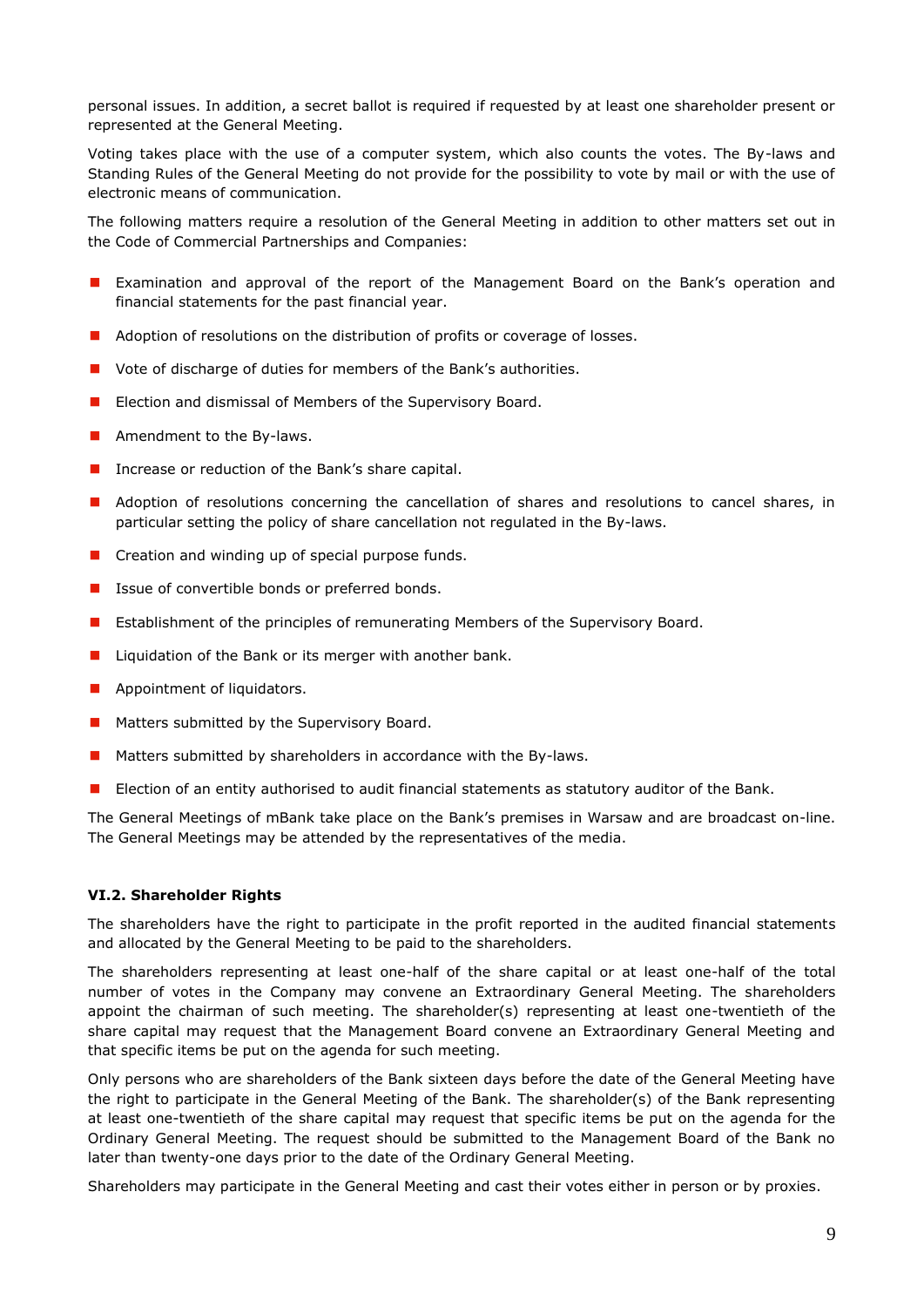A shareholder has the right to:

- **U** Vote, propose motions and raise objections.
- **Justify his or her position briefly.**
- Stand for election for Chairman of the General Meeting and propose a candidate for Chairman of the General Meeting to be noted in the minutes.
- $\blacksquare$  Take the floor during the proceedings and make a reply.
- $\blacksquare$  Table draft resolutions concerning the items put on the agenda.
- **Propose amendments and additions to draft resolutions on the agenda for the General Meeting before** the discussion on the item covering the draft resolution concerned by the proposal is closed.
- **Propose formal motions relating to the proceedings and the voting procedure.**
- **Propose candidates for the Bank's Supervisory Board in writing to the Chairman of the General** Meeting or orally to the minutes.
- **Review the book of minutes and request a copy of resolutions authenticated by the Management** Board.
- **T** Take legal action to have a resolution of the General Meeting annulled where the shareholder voted against a resolution of the General Meeting and after its adoption raised an objection to the minutes or the shareholder was unreasonably prevented from participating in the General Meeting or the shareholder was not present at the General Meeting as a result of it being convened incorrectly or the adopted resolution not being on the agenda.
- T Take legal action against the Company to have a resolution of the General Meeting annulled where the resolution is in breach of law.

The Management Board is obliged to provide the shareholder, at the shareholder's request, with information concerning the Company if this is justified by the assessment of an issue on the agenda. The Management Board should refuse information if:

- **This could damage the Company or its associated company or subsidiary, in particular due to** disclosure of technical, trade or organisational secret of the Company.
- This could expose a Member of the Management Board to criminal, civil or administrative liability.

In justified cases, the Management Board may provide information in writing no later than two weeks after the General Meeting is adjourned.

# <span id="page-9-0"></span>**VI.3. 27th Ordinary General Meeting in 2014**

The 27<sup>th</sup> Ordinary General Meeting was held on 31 March 2014. The Meeting was attended by shareholders or their proxies representing in total 79.83% of shares in the Company's share capital.

The 27<sup>th</sup> Ordinary General Meeting passed resolutions on approving the financial statements and the reports of the Management Board of mBank and mBank Group for 2013, the distribution of the net profit of 2013, the vote of discharge of duties for members of the Supervisory Board and the Management Board, determining the number of Supervisory Board Members, election of Supervisory Board Members, amendments to the By-laws of the Bank and amendments to the Rules of the General Meeting.

The Resolution concerning amendments to the By-laws of the mBank was required in order to bring the By-laws in line with amendments of generally applicable provisions of law and changes of the names of positions of Bank Directors other than Management Board Members, to accommodate policies issued by standing committees appointed by the Management Board of the Bank in the catalogue of internal regulations, and to update the amount of the Bank's share capital stated in the By-laws.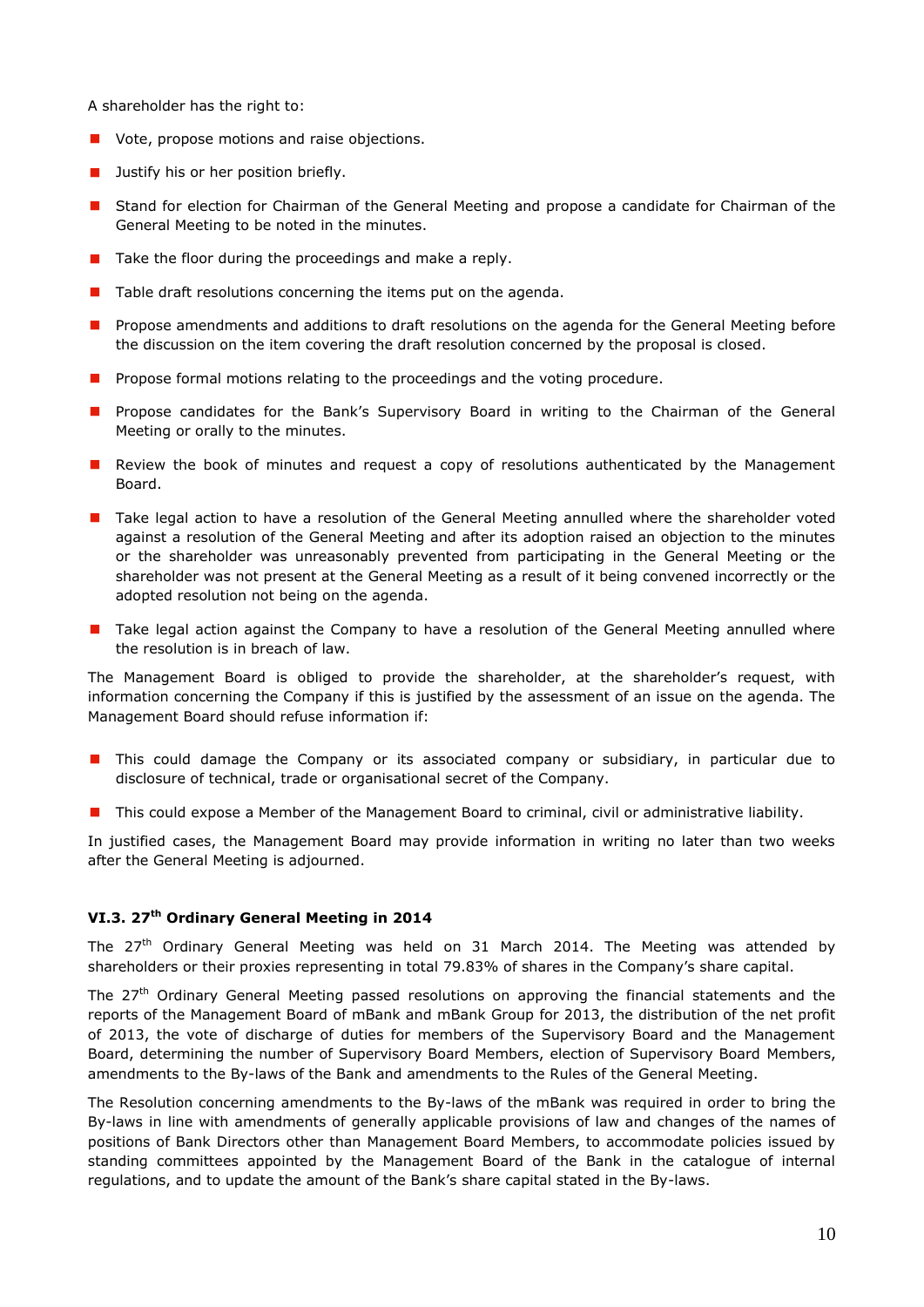The Resolution of the General Meeting concerning amendments to the Standing Rules of the General Meeting of the Bank was required in order to bring the provisions of the Rules in line with the changed name of the Bank as decided by the 26<sup>th</sup> Ordinary General Meeting of the Bank.

The resolutions adopted by the  $27<sup>th</sup>$  Ordinary General Meeting and the detailed voting results are available on the Bank's website in the section dedicated to General Meetings

[\(http://www.mbank.pl/relacje-inwestorskie/walne-zgromadzenia/\)](http://www.mbank.pl/relacje-inwestorskie/walne-zgromadzenia/).

# <span id="page-10-0"></span>**VII. Composition, powers and procedures of the Management Board and the Supervisory Board**

# <span id="page-10-1"></span>**VII.1. Composition of the Management Board**

The Management Board is composed of at least three members appointed for a joint term of 5 years. At least half of the Members of the Management Board, including the President of the Management Board, must hold Polish citizenship, be habitually resident in Poland, speak Polish and have experience on the Polish market which can be used while managing the Bank. The Members of the Management Board manage selected areas of the Bank's operation within the scope determined by the President of the Management Board. The division of powers of the Members of the Management Board has been described in detail in the Management Board's resolutions.

The composition of the Management Board of the Bank did not change in 2014. The composition of the Management Board appointed for a joint term of 5 years by the Supervisory Board on 11 April 2013 is as follows:

1. Cezary Stypułkowski – President of the Management Board, Chief Executive Officer

2. Przemysław Gdański – Deputy President of the Management Board, Head of Corporate and Investment Banking

- 3. Jörg Hessenmüller Deputy President of the Management Board, Chief Financial Officer
- 4. Lidia Jabłonowska-Luba Deputy President of the Management Board, Chief Risk Officer
- 5. Hans-Dieter Kemler Deputy President of the Management Board, Head of Financial Markets
- 6. Cezary Kocik Deputy President of the Management Board, Head of Retail Banking
- 7. Jarosław Mastalerz Deputy President of the Management Board, Chief Operations Officer

Detailed information on mBank Management Board Members is presented below:

#### **Cezary Stypułkowski - President of the Management Board, Chief Executive Officer**



Cezary Stypułkowski holds a Ph.D. in Law from the University of Warsaw. In the late 1980s, he studied at Columbia University Business School in New York as a participant of the Fulbright Program. Starting in 1991, he chaired the management board of Bank Handlowy S.A. (currently Citibank Group) for nearly thirteen years. Mr Stypułkowski was appointed as president of the management board of the PZU Group in 2003.

He managed the company for three years. From 2006 to 2010 he worked for J.P Morgan in London, and from 2007 as Managing Director of J.P. Morgan Investment Bank in Central and Eastern Europe. Mr Stypułkowski was also a member of the International Advisory Board for Deutsche Bank Management Board, INSEAD International Advisory Board and the Geneva Association. Since 2012, Mr Stypułkowski has been a joint chairman of the Emerging Markets Advisory Council of the IIF in Washington.

He was appointed President of the Management Board of the Bank on 2 August 2010, President of the Management Board of the Bank as of 1 October 2010 and approved as a President of the Management Board by the KNF on 27 October 2010.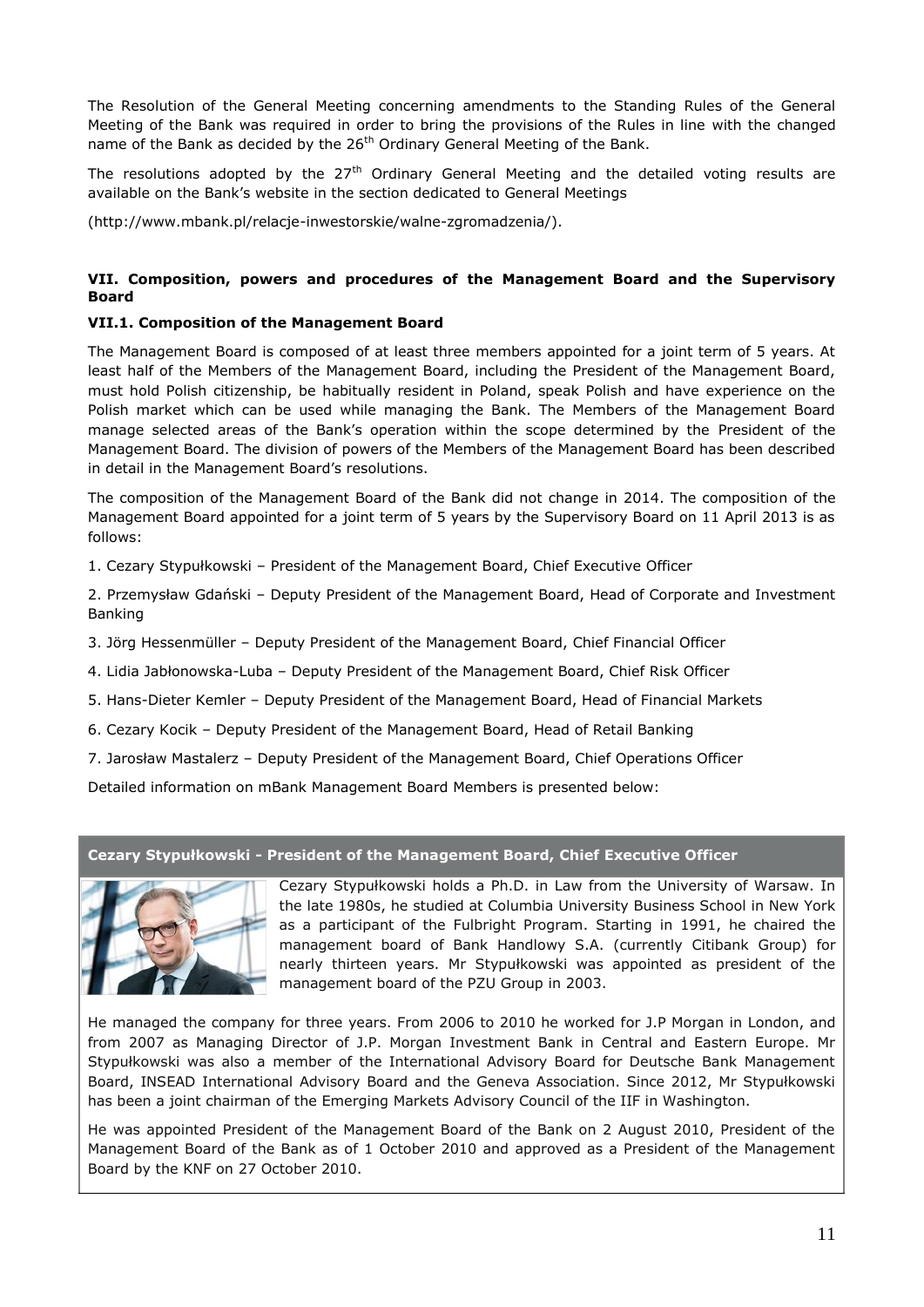**Przemysław Gdański - Deputy President of the Management Board, Head of Corporate and Investment Banking**



Przemysław Gdański graduated from the University of Gdańsk with a Master of Science in Economics and completed a one-year program in international banking and finance at Loughborough University in the UK. In 2012, he completed the Advanced Management Program (AMP) at IESE Business School.

He has over 20 years of experience in corporate and investment banking. From 1993 to 1995 he worked for IBP Bank S.A., then for ABN AMRO Bank in Poland, Romania and in the headquarters in Amsterdam. From 2002 to 2006, he was the Managing Director of the Large Corporates Division in Bank BPH Bank S.A.. From May to November 2006 he was CEO and General Director of Calyon Bank Polska and Calyon S.A. Branch in Poland. In November 2006, he took the position of Deputy CEO in BPH Bank, responsible for corporate banking and real estate financing. After the merger of part of BPH Bank and Pekao S.A., he became the Deputy CEO of Pekao S.A. responsible for the Corporate Banking, Markets and Investment Banking Division.

Mr Gdański has been a Member of the Management Board since November 19, 2008.

**Jörg Hessenmüller - Deputy President of the Management Board, Chief Financial Officer**



Jörg Hessenmüller graduated from Hochschule für Bankwirtschaft in Frankfurt am Main in 1997 and was awarded a Master's in Management (Diplom– Betriebswirt (FH)). From 1998 to 2009 he worked for Dresdner Bank, holding the position of, among others, Head of Financial Control responsible for London, New York, Moscow, Sao Paulo and Asia. In 2009, Mr Hessenmüller was appointed Managing Director in Commerzbank Group and worked as the Head

of Investment Banking Finance, Group Finance and was also responsible for controlling and management reporting on Corporates & Markets, the Portfolio Restructuring Unit, Group Treasury and Public Finance.

Member of the Management Board of the Bank since April 16, 2012.

#### **Lidia Jabłonowska-Luba – Deputy President of the Management Board, Chief Risk Officer**



Lidia Jabłonowska-Luba graduated from the Mathematics Institute of the University of Gdańsk. From 1994 to 2001, Ms Jabłonowska-Luba was Vice-President of Schroder Salomon Smith Barney Poland, where she advised a number of clients, financial institutions in particular, on M&A and public equity transactions. In 2002, Ms Jabłonowska-Luba joined Citigroup in Poland, first as the Head of the Financial Institutions & Public Sector Division and from

November 2003 as the Member of the Management Board in charge of finance and operational risk management, capital management and the implementation of the New Capital Accord. From 2008 to 2010, she served as Vice-President of the Management Board of Kredyt Bank and Advisor to the CEO of Warta S.A. and TUnŻ Warta S.A., acting as Chief Finance and Risk Officer. From 2010 to 2012 Ms Jabłonowska-Luba was the Senior General Manager at KBC Group in Brussels, where she was responsible for managing all risk types in the group, including model development and valuation, risk policies and procedures, risk support for business decisions, supervision and reporting, ICAAP and ORSA processes, capital adequacy policy and technological support for risk management. Her main task was to implement a new approach to risk management within KBC Group. Additionally, Ms Jabłonowska-Luba held the position of Vice Chairman of the Group Risk Management Committee and also served as a member of the Group Risk and Capital Oversight Committee and ALCO at KBC Group. In 2012, she served as a member of the Supervisory Board of Kredyt Bank.

Member of the Management Board of the Bank since April 12, 2013.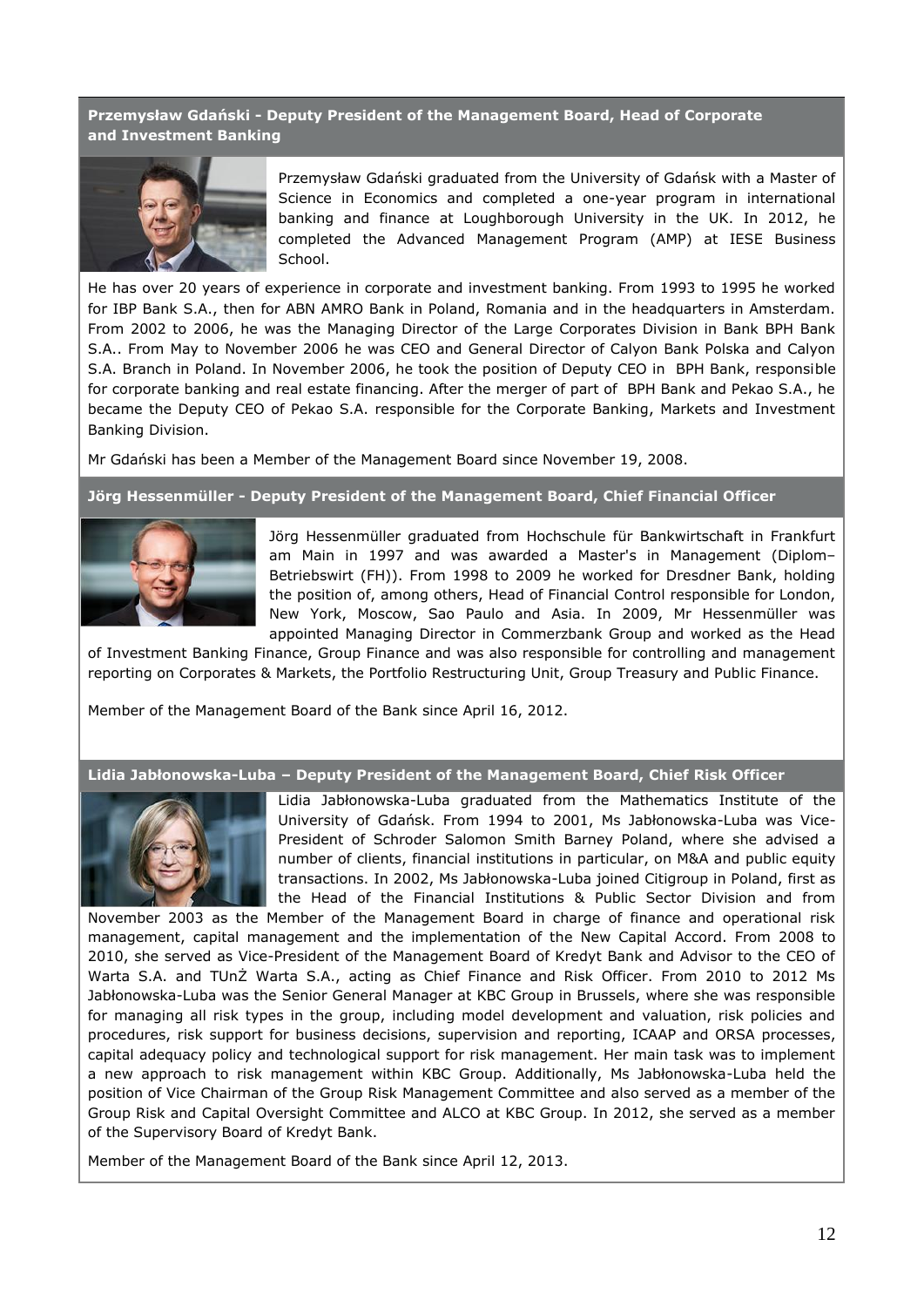#### **Hans-Dieter Kemler – Deputy President of the Management Board, Head of Financial Markets**



Mr Kemler graduated from the Westphalian Wilhelm University of Münster in 1996. Between 1991 and 1992, worked in Bond Trading Department at Dresdner Bank. Between 1996 and 1998, employed with Sal. Oppenheim jr. & Cie. KGaA, Financial Markets Department in Frankfurt am Main. From 1998 to 2005, Head of the Corporate Risk Advisory in the Head Office of Commerzbank. Since 2005, member of the senior management of Commerzbank responsible

for international public finance. He also acted as a managing director at Erste Europäische Pfandbriefund Kommunalkreditbank AG in Luxemburg.

Member of the Management Board of the Bank since July 10, 2009.

**Cezary Kocik - Deputy President of the Management Board, Head of Retail Banking**



Cezary Kocik graduated with a degree in Banking and Finance from the University of Łódź. He is a licensed stockbroker. From 1994 to 1996 Mr Kocik was employed with the brokerage house of Bank PBG as a securities broker. Starting in 1996 he worked for Bank PBG in the Investment Banking and Debt Collection and Restructuring divisions. In 1999, Mr Kocik was employed with the Debt Collection and Loan Restructuring Department of Bank Pekao S.A. In

2000 he was appointed director of a Pekao Branch in Łódź.

Since 2004, he has been working for mBank. Until 2006 he was the Director of the Retail Loans Department. In 2007, he was appointed Director of the Sales and Marketing Department responsible for MultiBank. From 2008 to 2010 he held the position Managing Director for MultiBank and in 2010 he was appointed Managing Director for Retail Banking Sales and Business Processes.

Member of the Management Board of the Bank since April 1, 2012.

**Jarosław Mastalerz – Deputy President of the Management Board, Chief Operations Officer**



Born in 1972, he graduated in 1996 from the Faculty of Economy and Foreign Trade, and the Faculty of Management at the University of Łódź. He holds a certificate of the Association of Chartered Certified Accountants. From 1996 to 1998 he worked as a consultant in PricewaterhouseCoopers. In 1998 he started to work for the Zurich Group. Initially, he was responsible for the organisation and market strategy of the pension fund, and then he took over

the position of Marketing Director and became a member of the Management Board. Starting in 2000, he served as the Member of the Management Board responsible for the retail client segment of the Zurich Group in Poland, and from 2001 - as Financial Director. From January 2003 to the end of June 2006, he was a Member of the Management Board and the Financial Director of Generali T.U. S.A and Generali Życie T.U. S.A. From January 1, 2003, he was responsible for the financial department, the actuarial office, controlling and bancassurance. In 2002, he participated in the process of merging Zurich companies with Generali companies. On July 20, 2006, he was appointed Chief Executive Officer of BRE Ubezpieczenia, then as Chief Executive Officer of BRE Ubezpieczenia Towarzystwo Ubezpieczeń S.A. He was responsible for developing and integrating insurance programmes offered within the BRE Bank Group as well as providing process management services in distributing insurance to external partners.

In August 2007, Jarosław Mastalerz was appointed by the Supervisory Board as member of the Management Board of BRE Bank SA, Head of Retail Banking, responsible for the coordination of all the business and communication activities of mBank in Poland, Czech Republic and Slovakia, as well as MultiBank, Private Banking and Aspiro S.A., a subsidiary set up during his term of office. In April 2012 r. has been Mr Mastalerz appointed Member of the Management Board, Chief Operations Officer responsible for IT and logistics area.

#### <span id="page-12-0"></span>**VII.2. Powers and procedures of the Management Board**

The Members of the Management Board are jointly liable for the overall operation of the Bank. They work collegially and inform each other about the most important matters concerning the Bank for which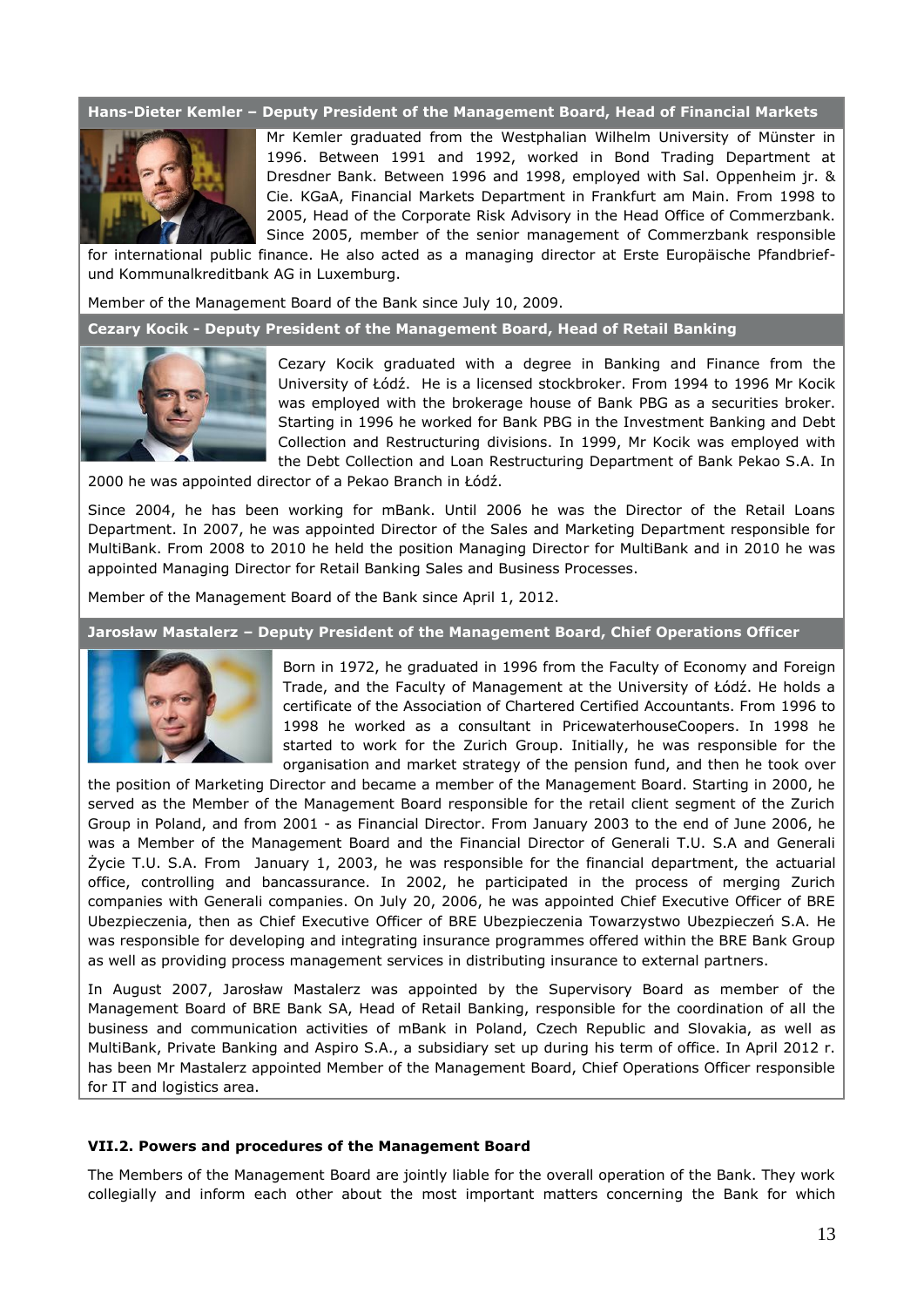particular Members of the Management Board are responsible. The Management Board may appoint standing committees or teams to perform specific functions or to co-ordinate the work of organisational units of the Bank or to perform specific tasks.

The following committees led by Members of the Management Board operate at mBank:

- Resource Management Committee (chairperson: Cezary Stypułkowski)
- Capital Management Committee (chairperson: Jörg Hessenmüller)
- Data Quality and IT Systems Development Committee (chairperson: Jörg Hessenmüller)
- Assets and Liabilities Management Committee of mBank Group (chairperson: Hans-Dieter Kemler)
- **F** Foreign Branch Supervision Committee of mBank S.A. (chairperson: Cezary Kocik)
- Credit Committee of the Bank's Management Board (chairperson: Lidia Jabłonowska-Luba)
- Retail Banking Risk Committee (chairperson: Lidia Jabłonowska-Luba)
- **E** Corporate and Investment Banking Risk Committee (chairperson: Lidia Jabłonowska-Luba)
- Financial Markets Risk Committee (chairperson: Lidia Jabłonowska-Luba)
- IT Architecture Committee of mBank S.A. (chairperson: Jarosław Mastalerz)
- IT Projects Committee of mBank S.A. (chairperson: Jarosław Mastalerz).

The Management Board manages the Bank's business, represents the Bank and defines the guidelines for the Bank's operation, especially for the areas subject to risks, including the credit policy, the investment policy, the Bank's assets and liabilities management policy, and the guarantee policy. The Management Board presents to the Supervisory Board on a regular basis comprehensive information on all significant aspects of the Bank's operation and risks related to its operation as well as risk management methods.

The Management Board operates pursuant to its Rules approved by the Supervisory Board (available on the Bank's website). The Rules determine among others the issues which require consideration of the Management Board as a collegial body and adoption of a resolution of the Management Board.

All resolutions are adopted by a majority of votes of the Management Board Members present at the meeting, and in the case of an equal number of opposing votes, the President of the Management Board has the casting vote. The Members of the Management Board strive to adopt resolutions by consensus.

Rules and levels of remuneration of Members of the Management Board are determined by the Remuneration Committee of the Supervisory Board.

The rules of the incentive programme for the Management Board as well as the principles of allocating bonuses to Management Board Members are defined in Resolutions of the Supervisory Board.

Total remuneration of the Members of the Management Board includes a fixed and a variable part.

For more information on the incentive system for the Management Board please see section 13.3. mBank Group's incentive system.

The section below presents a brief description of the 2014 incentive programme for the Management Board which replaced the Incentive Programme Rules of 7 December 2012.

Under the programme, the Members of the Bank's Management Board have the right to receive a bonus, including a non-cash bonus paid in the Bank's shares, including phantom shares (i.e. virtual shares).

The net ROE of mBank Group and the monthly remuneration as at the end of the financial year for which the bonus is to be awarded constitute the basis for the acquisition of the right to a bonus and for the calculation of the amount of the bonus for a given financial year. One part of the base bonus is the equivalent of 50% of the base amount calculated depending on the ROE. The other part of the bonus may be granted by the Remuneration Committee of the Supervisory Board on the basis of its appraisal of the Management Board Member and achievement of the MbO objectives. The two parts of the bonus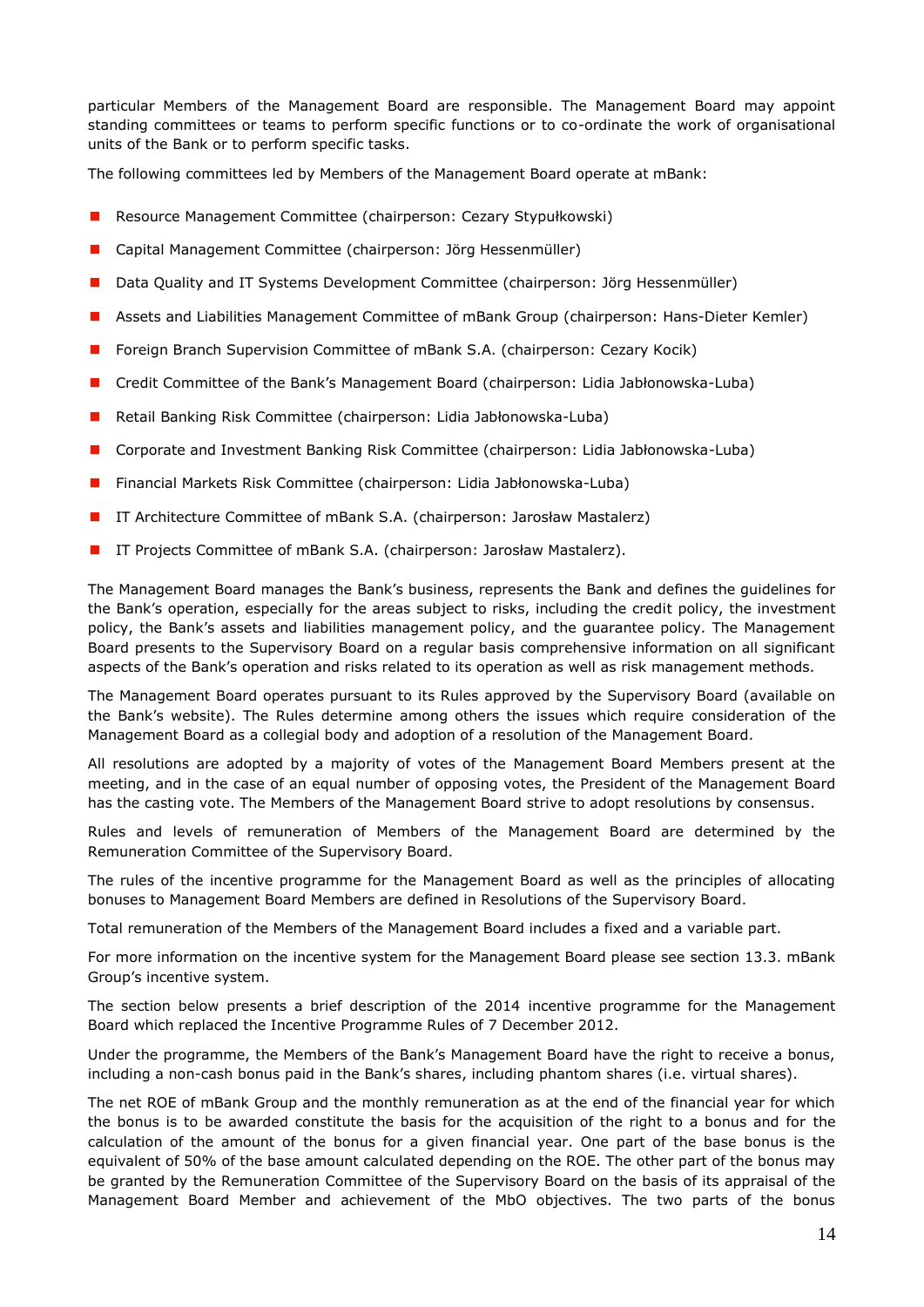constitute the base bonus. 40% of the base bonus is paid in the year when it is determined: 50% in cash and 50% in Bank shares, or bonds with a pre-emptive right to take up shares, or phantom shares. The remaining 60% of the base bonus is deferred and paid in three equal tranches in three subsequent years: 50% in cash and 50% in Bank shares, or bonds with a pre-emptive right to take up shares, or phantom shares.

The remuneration of the Management Board in the last two years is presented below:

| 2014<br>(PLN'000)                                                                                | <b>Basic remuneration</b> | Other benefits | <b>Bonus</b><br>for 2013 | Cash settlement of the<br>incentive programme<br>based on Commerzbank<br>shares |  |  |
|--------------------------------------------------------------------------------------------------|---------------------------|----------------|--------------------------|---------------------------------------------------------------------------------|--|--|
| <b>Remuneration paid in 2014</b>                                                                 |                           |                |                          |                                                                                 |  |  |
| Members of the<br>Management Board who<br>performed their<br>functions as at 31<br>December 2014 | 9 3 7 2 . 2               | 1 150.2        | 5 3 7 4 . 0              | 3 0 1 5 .0                                                                      |  |  |
| Former Members of the<br>Management Board                                                        |                           | 248.8          |                          | 309.0                                                                           |  |  |
| <b>Total</b>                                                                                     | 9 3 7 2 . 2               | 1 150.2        | 5 622.8                  | 3 3 2 4 . 0                                                                     |  |  |
| 2013<br>(PLN'000)                                                                                | <b>Basic remuneration</b> | Other benefits | <b>Bonus</b><br>for 2012 | Cash settlement of the<br>incentive programme<br>based on Commerzbank<br>shares |  |  |
| <b>Remuneration paid in 2013</b>                                                                 |                           |                |                          |                                                                                 |  |  |
| Members of the<br>Management Board who<br>performed their<br>functions as at 31<br>December 2013 | 9 0 38.2                  | 1 2 2 9 . 3    | 4 9 2 0.0                | 249.7                                                                           |  |  |
| Former Members of the<br>Management Board                                                        | 488.3                     | 1 535.0        | 1 249.3                  | 382.6                                                                           |  |  |
| <b>Total</b>                                                                                     | 9 5 2 6 . 5               | 2 7 64.3       | 6 1 6 9 . 3              | 632.3                                                                           |  |  |

Detailed information on the remuneration paid to the Management Board Members is presented in **Note 45** to the Consolidated Financial Statements of the mBank S.A. Group under the International Financial Reporting Standards for 2014 and a detailed description of the rules of the incentive programme for the Management Board based on shares is presented in Note 44 of the Consolidated Financial Statements.

# <span id="page-14-0"></span>**VII.3. Composition of the Supervisory Board including changes in 2014**

The Supervisory Board acts on the basis of adopted Rules and performs the functions provided for in the By-laws of the Bank, the Code of Commercial Partnerships and Companies, and the Banking Law. The Bylaws of mBank provide that the Supervisory Board consists of no less than five Members elected by the General Meeting for a joint term of three years. The number of the Supervisory Board Members is defined by the General Meeting. A Member of the Supervisory Board whose mandate expired in the course of the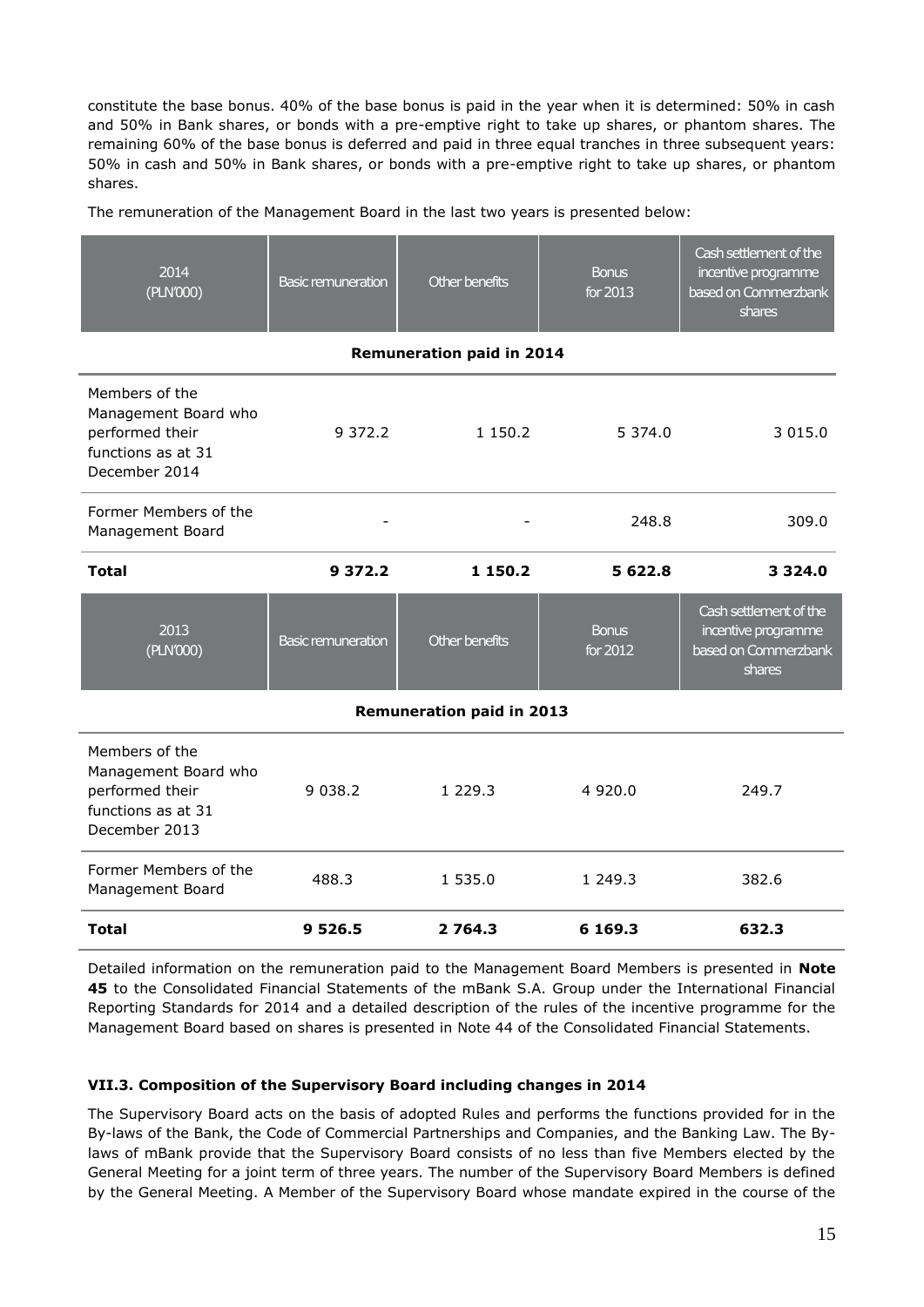joint term of the Supervisory Board may be replaced with another person, elected by the Supervisory Board.

At least half of all Supervisory Board Members, including the Chairman, shall have Polish citizenship. Pursuant to the statutory requirement, at least two Supervisory Board Members are independent, unless the General Meeting decides otherwise. The independence criteria of the Supervisory Board Members are stipulated in the Rules of the Supervisory Board.

The 27<sup>th</sup> Ordinary General Meeting of mBank held on 31 March 2014 elected 12 Members of the Supervisory Board for a joint term of three years as follows:

- 1. Maciej Leśny Chairman of the Supervisory Board
- 2. Martin Zielke Deputy Chairman of the Supervisory Board
- 3. Martin Blessing Member of the Supervisory Board
- 4. Andre Carls Member of the Supervisory Board
- 5. Stephan Engels Member of the Supervisory Board
- 6. Thorsten Kanzler Member of the Supervisory Board
- 7. Teresa Mokrysz Member of the Supervisory Board
- 8. Stefan Schmittmann Member of the Supervisory Board
- 9. Waldemar Stawski Member of the Supervisory Board
- 10. Jan Szomburg Member of the Supervisory Board
- 11. Wiesław Thor Member of the Supervisory Board
- 12. Marek Wierzbowski Member of the Supervisory Board

On 20 October 2014, the Chairman of the Supervisory Board of mBank received a letter from Dr Jan Szomburg, Member of the Supervisory Board of mBank and Member of the Executive Committee, with his resignation from these functions as of 27 October 2014. The resignation was due to his assuming new advisory functions in the Commerzbank AG Group.

The Supervisory Board of mBank in its resolution elected Dr Agnieszka Słomka-Gołębiowska as a new Member of the Supervisory Board of mBank replacing Dr Jan Szomburg until the end of the current term of office of the Supervisory Board. Agnieszka Słomka-Gołębiowska was also appointed Member of the Risk Committee of the Supervisory Board of mBank.

The composition of the Supervisory Board at the end of 2014 is presented in the table below.

#### **Maciej Leśny - Chairman of the Bank's Supervisory Board**

In 1969 Maciej Leśny completed his studies at the Faculty of Economic Sciences at the Warsaw University. During his professional career, Mr Leśny worked for 6 years in the shipbuilding industry in Gdańsk and 8 years for Zakłady Elektronicznej Techniki Obliczeniowej. For more than 22 years he had worked in the central state administration, including 8 years in the position of Undersecretary of State: in the Ministry of Foreign Economic Co-operation; the Ministry of Economy, Labour and Social Policy; and finally in the Ministry of Infrastructure.

He completed post-graduate studies and training in the United States at the Michigan University (Business School of Administration) and De Paul University (Chicago). In 1992-1993, as a scholarship holder of the US government, Mr Leśny studied at the American University in Washington, DC. During his scholarship he served a four-month internship at the World Bank and completed a privatization training course in the International Monetary Fund.

From March 1994 to 1998, Mr Leśny was the Chairman of the Supervisory Board of BRE Bank (currently mBank). By December 2001, he had become a Member of the Supervisory Board. In 2004, Mr Leśny was re-elected Chairman of the Supervisory Board.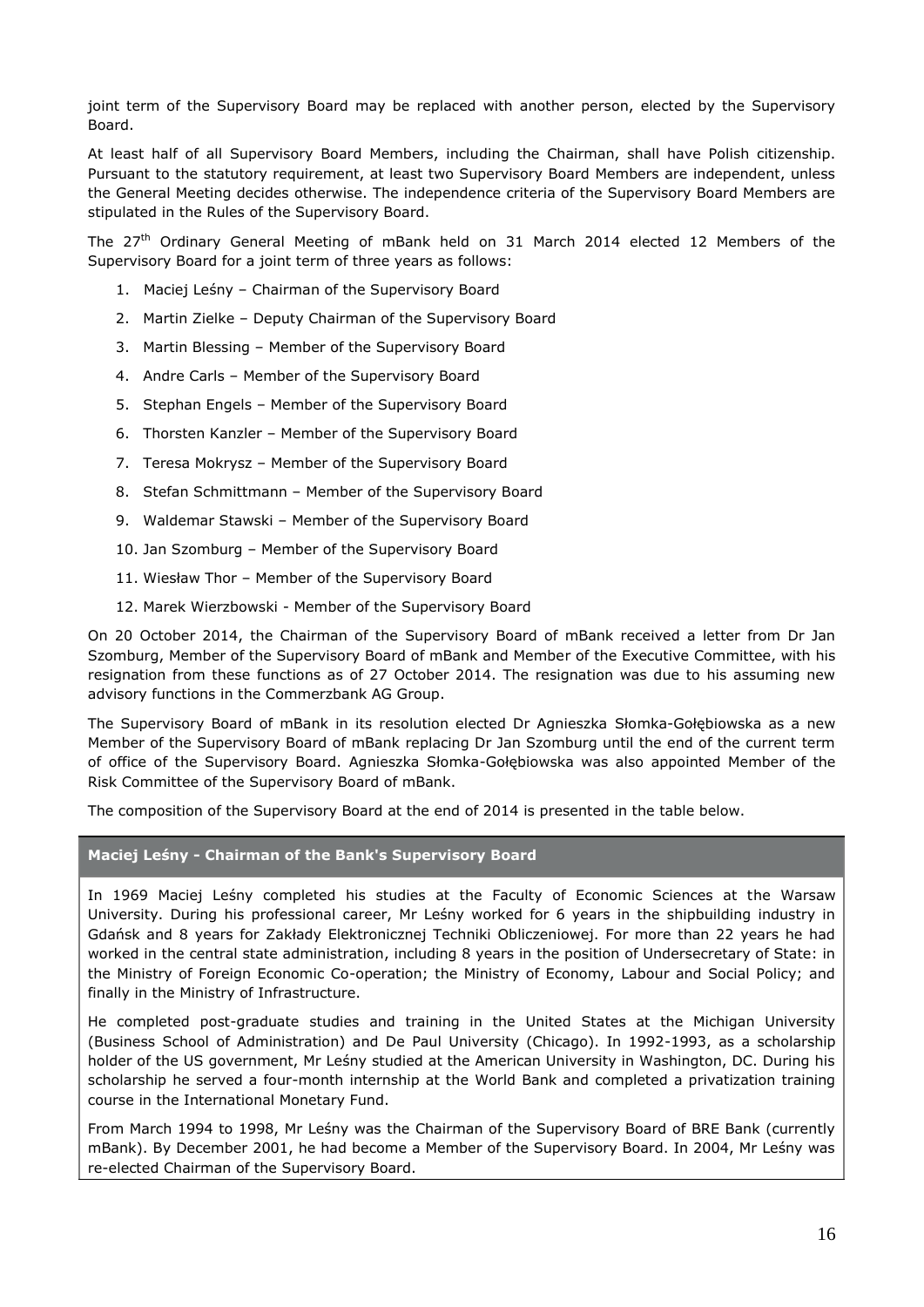#### **Martin Zielke - Deputy Chairman of the Supervisory Board**

Mr Zielke studied at Göttingen University in 1985-1990, Master's degree (Diplom-Kaufmann) in Economics graduated in 1990.

In 1983-1985 he worked for Deutsche Bank AG, Kassel Branch. In 1990-2000 he worked for Dresdner Bank AG in Frankfurt am Main. In 1990-1995, Mr Zielke was the manager of sub-project relating to retail customer strategy. In 1997, he was the head of new market positioning project. In 1997-1999, Mr Zielke was the Regional Head of Retail Banking, Northern Region. In 1999-2000, Mr Zielke was the Head of special project on retail banking /Area Head of Business Development.

Later, until May 2001 he was a Regional Head of Portfolio Investment, Member of Operative Management Team in Deutsche Bank 24. In June-December 2001, Mr Zielke was the Regional Head of Financing Retail Banking with Deutsche Hyp, Frankfurt am Main. In January 2002-December 2004, he was the Group Manager, Retail Banking, Commerzbank AG, Frankfurt am Main. In January 2005-March 2006, Mr Zielke was the Group Manager Corporate Banking Commerzbank AG, Frankfurt am Main. From April 2006 to December 2007, Mr Zielke was the Member of the Board of Managing Directors of Eurohypo Aktiengesellschaft, Eschborn.

From February 2008 to November 2010, Mr Zielke was the Group Manager, Group Finance Division, Commerzbank AG, Frankfurt am Main.

Since November 2010 he has been a Member of the Board of Managing Directors of Commerzbank AG, responsible for the Private Clients Segment. Mr Zielke is a member of Supervisory Boards of Comdirect Bank AG, Commerz Real AG and Commerz Real Investmentgesellschaft mbH.

#### **Martin Blessing – Member of the Supervisory Board**

Martin Blessing studied Business Administration at Frankfurt and St. Gallen Universities. In 1988 he was awarded an MBA from the University of Chicago.

Between 1989 and 1996, Mr Blessing worked for McKinsey in Frankfurt am Main and New York, becoming a Partner in 1994. In 1997, he joined Dresdner Bank AG, where he was Joint Manager of the Department for Private Customers. From 2000 to 2001, Mr Blessing was Chairman of the Board of Advance Bank AG in Munich.

Mr Blessing was appointed to the Board of Managing Directors of Commerzbank AG in 2001 and became the Chairman of the Board of Managing Directors in 2008. He held his initial position as a Member of the Supervisory Board of BRE Bank from 2005 until 2008. In 2013, he re-joined the Bank's Supervisory Board.

# **Andre Carls - Member of the Supervisory Board**

Having studied business economics and completed a doctorate at the University of Cologne, Dr Carls joined Commerzbank through an international trainee programme in 1990.

He subsequently held various positions in Corporate Finance and Capital Markets in Frankfurt and from 1998 to 2000 was Executive Director of the investment banking division of Commerzbank in London.

From 2000 to 2008 Dr Carls was a member of the Board of Managing Directors of comdirect bank AG, from September 2002 to November 2004 as CFO and from November 2004 to March 2008 as CEO of comdirect bank AG. From March 2008 to September 2008 he held the position as Deputy President of the Management Board and CFO of BRE Bank SA.

From March 2008 to December 2013 Dr Carls has been CEO of Commerzbank Auslandsbanken Holding AG and CEO of Central & Eastern Europe-Holding of Commerzbank AG. In January 2014, Dr Carls became Divisional Board Member in the "Mittelstandsbank" of Commerzbank AG.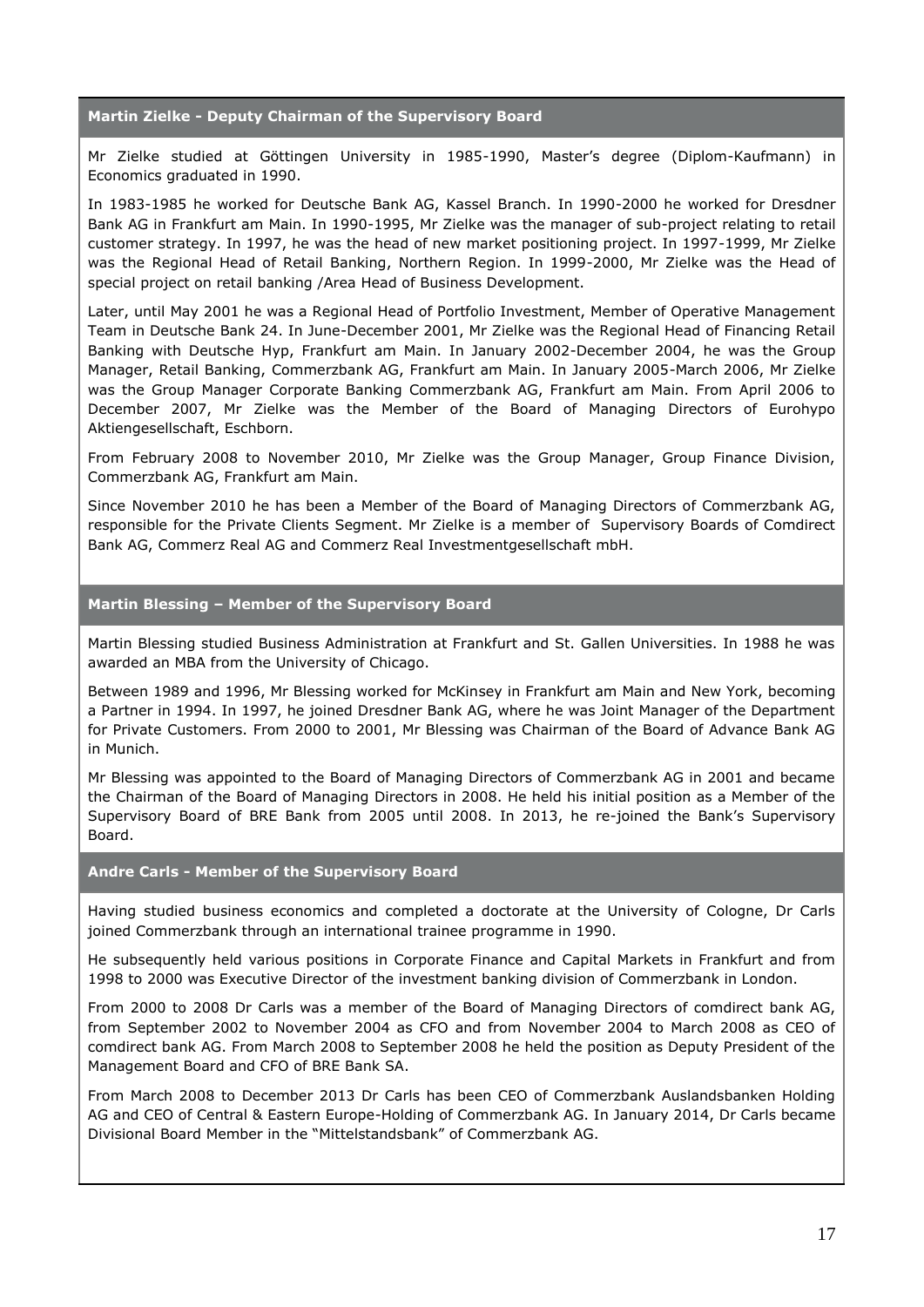#### **Stephan Engels - Member of the Supervisory Board**

Stephan Engels studied Business Administration at the University of St. Gallen. Between 1988 - 1993 he worked at Daimler-Benz AG's internal audit department. Afterwards he headed the Regional Controlling Europe at debis AG for three years. From 1996 to 2000 he served as Chief Financial Officer at debis AirFinance B.V. In 2000 he joined DaimlerChrysler Bank AG, lastly as Member of the Board for Credit then Chief Financial Officer & IT.

From 2003 he worked at DaimlerChrysler Services AG, lastly as a Member of the Board for Finance, Controlling, Risk Management & Strategy. From 2007 - 2012 he was a Member of the Executive Committee of Mercedes-Benz Car Group for Finance & Controlling and Head of Management Group Controlling at Daimler AG.

Since 1 April 2012 he is a Member of the Board of Managing Directors and Chief Financial Officer at Commerzbank AG.

#### **Thorsten Kanzler - Member of the Supervisory Board**

Thorsten Kanzler studied mechanical engineering and economics at the University of Technology in Darmstadt (Germany), where he obtained the Diplom-Wirtschaftsingenieur (M.Sc. Eng.).

From 1991 to 2004 he was employed at Deutsche Bank AG on various positions in the treasury and risk management area in Frankfurt, New York, Sydney and London. Between 2004 and 2007, Mr Kanzler was Group Treasurer and Divisional Board Member of Corporate & Investment Banking in WestLB AG in Düsseldorf.

From May 2007, Mr Kanzler was Head of Group Treasury & Capital Management at Dresdner Bank AG in Frankfurt am Main. Since the beginning of 2009, Mr Kanzler has been Divisional Board Member for Group Treasury at Commerzbank AG. Mr Kanzler is responsible for assets and liabilities management, risk management of the banking books, capital management and funding.

#### **Teresa Mokrysz - Member of the Supervisory Board**

Ms Mokrysz graduated from the University of Economics in Katowice in 1978. In 1990, she created the Mokate brand, one of the most recognisable Polish brands in the world. She transformed a small family firm into a global business. As one of the owners, Ms Mokrysz runs eight Mokate enterprises headquartered in Poland and in other countries of Central Europe. She built manufacturing plants in the Polish towns of Żory and Ustroń from scratch and developed the manufacturing plant located nearby Prague, Czech Republic (producing coffee, tea and intermediate goods for food industry). Under her leadership the company entered nearly 70 markets, selling its products on all continents.

Ms Mokrysz was a winner of the "Leader of the Decade" title given by Gazeta Wyborcza daily, and the "Success of the Decade" title by the Businessman Magazine. In 2000, the International Foundation for Women's Entrepreneurial Spirit from Los Angeles awarded Ms Mokrysz the title of "the most entrepreneurial woman of the world". Founder of scholarships for talented and impoverished youth, provides financial support to health care institutions, nursing homes, children's homes and schools.

#### **Stefan Schmittmann - Member of the Supervisory Board**

Mr Schmittmann is a graduate of business administration, doctorate in economics at the University of St. Gallen in Switzerland. In 1986-2003, he was employed at Bayerische Vereinsbank AG and, as of 1998, with Bayerische Hypo- und Vereinsbank AG.

In 2004-2005 he was a Chairman of the Board of Directors of Vereins- und Westbank AG, Hamburg. In 2005, Member of the Divisional Board of Directors in Munich and 2006-2008, Member of the Management Board of Bayerische Hypo- und Vereinsbank AG in Munich, where he was responsible for the Corporate Customer and Commercial Real Estate Customer Division, and Member of the Executive Committee UniCredit Corporate Division.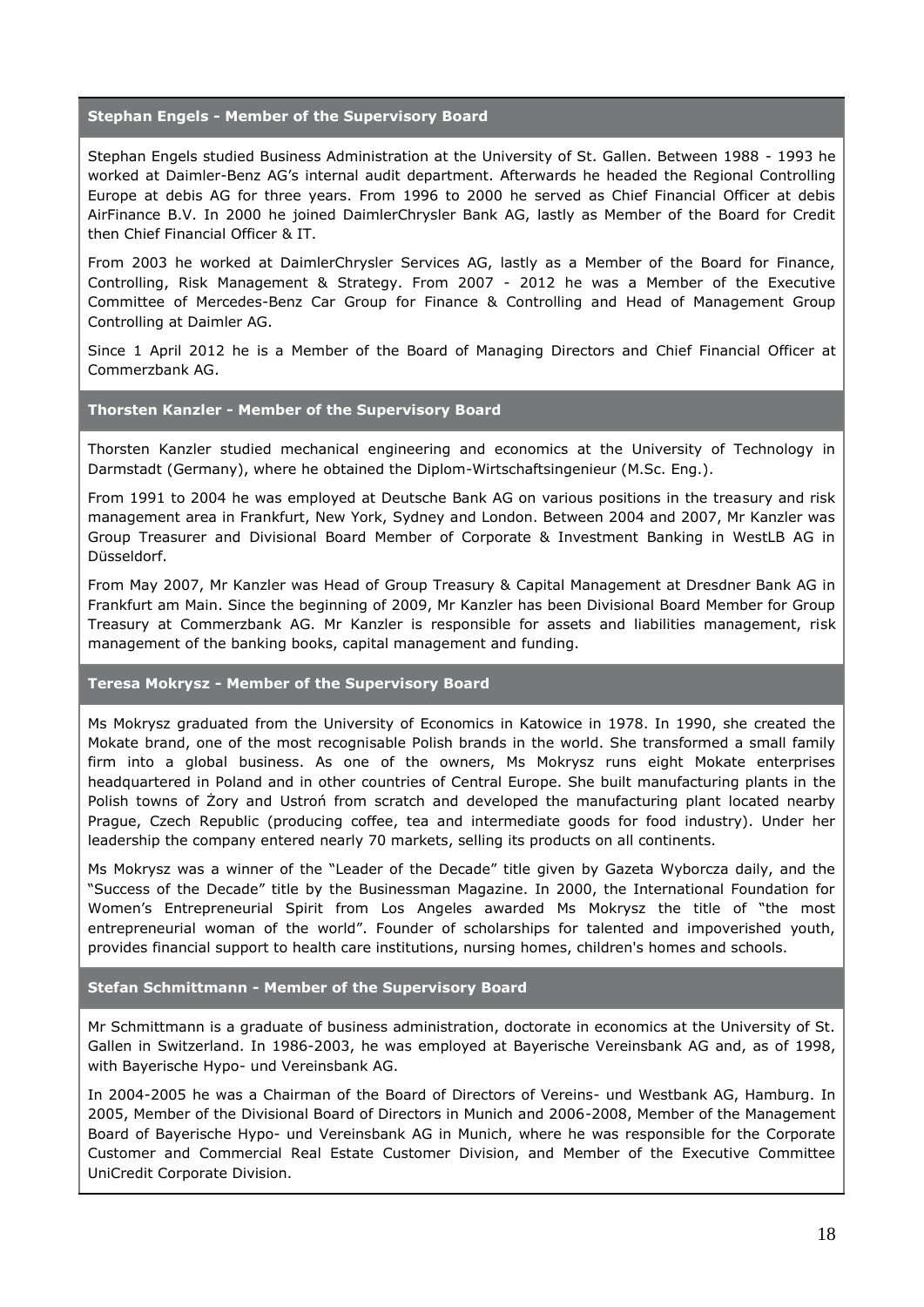Since November 2008 he is a Member of the Board of Managing Directors of Commerzbank AG, currently he is holding the position of Chief Risk Officer.

**Agnieszka Słomka-Gołębiowska - Member of the Supervisory Board**

Agnieszka Słomka-Gołębiowska holds a PhD in Economics and an MSc. in Finance and Banking from the Warsaw School of Economics, as well as an MBA from the French Institute of Management (IFG). Currently she works as an Associate Professor at the Warsaw School of Economics where she teaches and researches corporate governance.

Previously, Director in the Industrial Development Agency responsible for corporate governance (2006- 2009) and later consultant for private and public companies at Arthur Andersen. Since 2006, she sits on supervisory boards. She completed the Alexander von Humboldt Fellowship at the University of Muenster (2003-2004) and the Polish-American Fulbright Fellowship at the University of California, Berkeley (2001- 2002). She was a visiting scholar at universities in Cambridge (MIT), Tucson (UOA), Munster, Copenhagen (CBS), Birmingham (BBS), Berlin (HSoG), Genoa (UoG - Law School) and Vienna (WU). She is the author of many publications on corporate governance.

**Waldemar Stawski - Member of the Supervisory Board**

Graduate of the Gdańsk Technical University and post-graduate studies in: Accounting and Finance (2009-2010), Financial Analysis in Business Management (1992-1993), Microprocessors in Energoelectronics and Propulsions (1986-1987), Didactics and Pedagogy (1984-1985).

In 1991-2011 he underwent domestic and foreign training on banking, finance and bank's organization.

Mr Stawski holds the Accounting Certificate issued by the Minister of Finance and is authorised to provide bookkeeping services. He passed the exam for the candidates for members of supervisory boards at state-owned companies (certificate MPW 8 April 1995).

In 1983-1991, Mr Stawski was a member of the teaching staff of the Martime University of Gdynia. In 1991, he became an employee of Pomorski Bank Kredytowy. In 1993, Mr Stawski became a branch director in Gdynia. In 1995-2000, he was Director of the Regional Branch of PKO BP in Gdańsk. In 2000, Mr Stawski was appointed Deputy President of the Management Board of PKO BP SA responsible for managing the treasury, corporate clients, capital market and corporate governance areas. From June 2002 to February 2003, Mr Stawski was Chairman of the Team of Receivers for Wschodni Bank Cukrownictwa SA. Then, Member of the Management Board of CTL Logistics SA and General Director of the Polish Association of Transport and Logistics Employers.

In 2006, Mr Stawski became consultant of ALDAZ Sp. z o.o. Mr Stawski currently acts as Director at Zarzecki, Lasota i Wspólnicy Sp. z o.o. In 2012, Mr Stawski was elected Member of the Management Board of Gdańsk Business Club of which he has been a member since 1995. In 2012, he was appointed to the Council of the Martime University of Gdynia. In November 2014, the Polish Financial Supervision Authority appointed Mr Stawski Administrator of SKOK Wołomin.

**Wiesław Thor - Member of the Supervisory Board**

Wiesław Thor graduated from the Central School of Planning and Statistics (currently Warsaw School of Economics - SGH), training program "Train the Trainer" organised by KPMG and the South Carolina Business School, and summer school of banking at McIntire University Business School. Employed with BRE Bank since 1990 in the following positions: Specialist, Division Head, Deputy Director of the Warsaw Branch, Director of the Credit Department, and Chief Risk Officer from May 2000. From August 1, 2002, Country Risk Manager at Bank Handlowy S.A. in Warsaw.

On 2 November 2002, Mr Thor was appointed Member of the Management Board of BRE Bank, Chief Risk Officer. He was Deputy President of the Management Board of BRE Bank from 15 March 2008 to 11 April 2013.

Lecturer at the Warsaw Institute of Banking and SGH. Long-time Member of the Steering Committee of the Risk Management Association (formerly: Robert Morris Association European Credit & Risk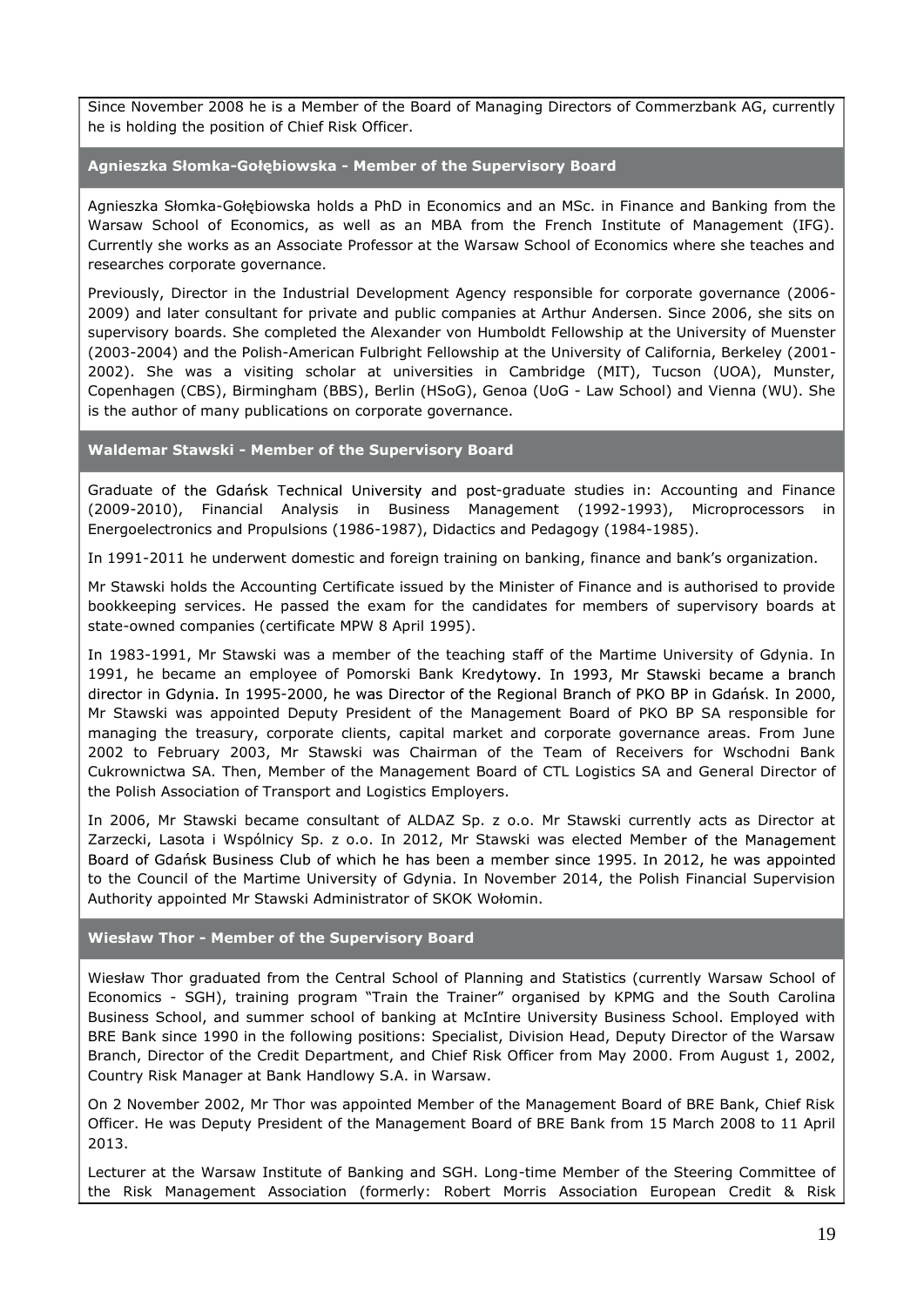Management Round Table) and Member of PRMIA Polska.

**Marek Wierzbowski - Member of the Supervisory Board**

Professor ordinarius at the University of Warsaw, legal advisor, the founding partner of the law firm "Prof. Marek Wierzbowski & Partners – Advocates and Legal Counselors", President of the Construction Law Codification Committee, Deputy Chairman of the Supervisory Board of the Warsaw Stock Exchange, member of the Board of Directors of the Polish-U.S. Fulbright Commission, member of the Council in the European Law Institute based in Vienna, President of the Arbitration Court of the Chamber of Brokerage Houses. Former member of the College of the Supreme Chamber of Control and member of the Public Procurement Council.

He was the deputy dean of the Faculty of Law and Administration, as well as vice chancellor of the University of Warsaw. For many years he was an associate of law firms Weil Gotshal & Manages and Linklaters.

He was an advisor to the Minister of Privatisation, the Minister of Treasury, and the President of the Energy Regulatory Office. He was also the deputy president of the Court of Arbitration at the Polish Chamber of Commerce. In his legal practise he managed legal teams, supporting numerous transactions, including sales of shares in connection with privatization of large enterprises. He is the scientific editor and co-author of many legal commentaries and textbooks.

The composition of the Supervisory Board reflects the care exercised to achieve the greatest possible diversification of members both in terms of their professional experience, as well as their knowledge and skills. The Supervisory Board is composed of representatives of mBank's main shareholder, representatives of science and business, and persons having vast legal knowledge and banking expertise.

The four independent members of the Supervisory Board are: Maciej Leśny, Agnieszka Słomka-Gołębiowska, Waldemar Stawski, and Marek Wierzbowski. Wiesław Thor is not an independent member as he was a Member of the Management Board at mBank, and holding the function of Member of the Management Board at the Bank in the past five years is one of the reasons why a Member of the Supervisory Board cannot be considered an independent member. Teresa Mokrysz does not fulfil the criteria of independence as she has been Supervisory Board Member for more than 12 years. Martin Blessing, Andre Carls, Stephan Engels, Thorsten Kanzler, Stefan Schmittmann and Martin Zielke are not independent members due to their relationship with the main shareholder of mBank.

#### <span id="page-19-0"></span>**VII.4. Powers and procedures of the Supervisory Board**

The responsibilities of the Supervisory Board specifically include the following matters:

- **Advising and supervising the Management Board in defining internal guidelines for the activity of the** Bank, especially for the areas subject to risks, including the Bank's credit policy, investment policy, guarantee policy, compliance policy, and approving the Management Board's proposals concerning the general organisational structure of the Bank.
- **I** Supervising compliance of the Bank's risk-taking regulations with the strategy and financial plan of the Bank.
- **Approving the disclosure policy rules concerning risk management and capital adequacy, as proposed** by the Management Board.
- **Approving strategies and procedures for the internal control system, the risk management system,** the internal capital assessment process, capital management and capital planning, as proposed by the Management Board.
- **Assessing the adequacy and effectiveness of the risk management system.**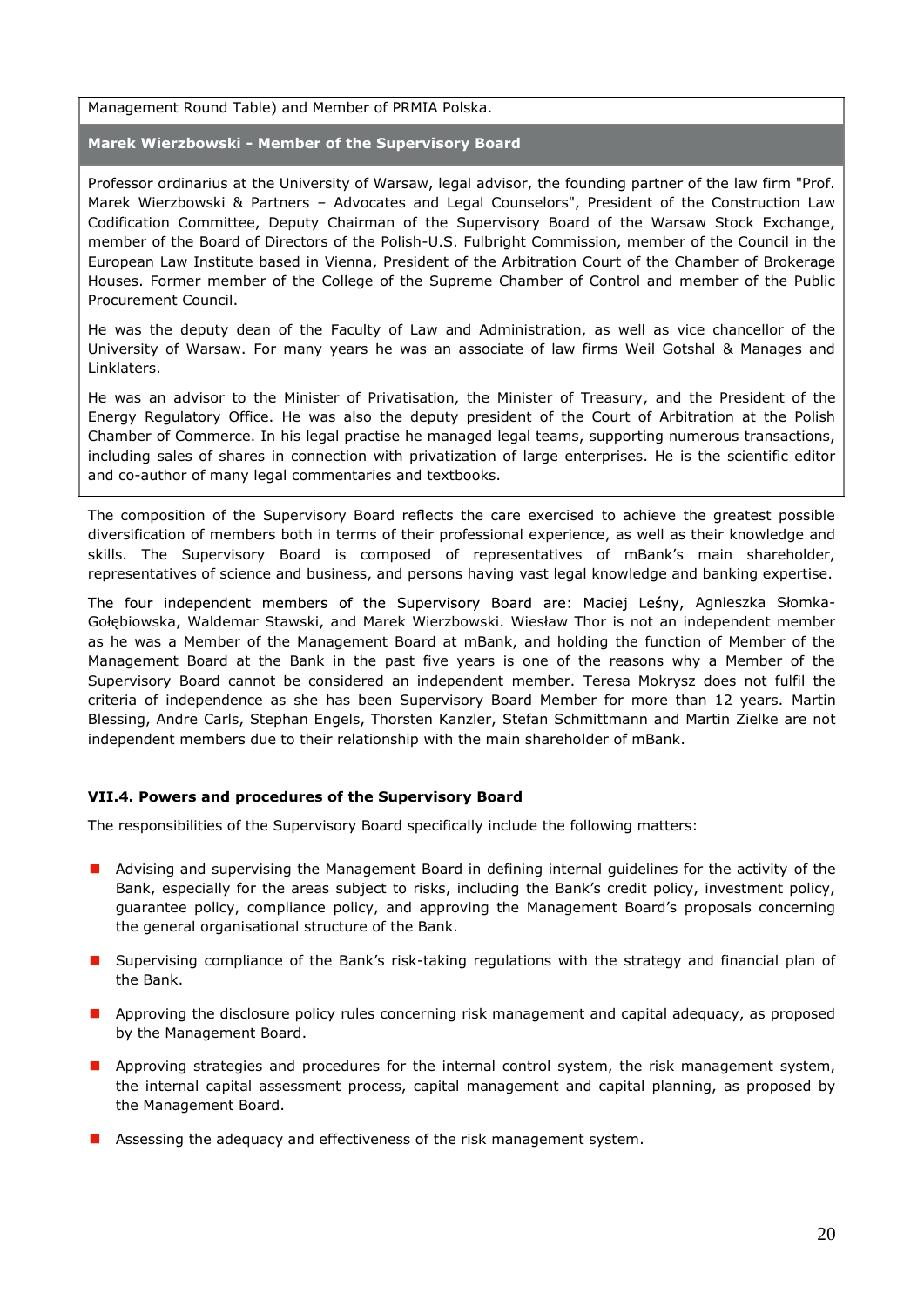- **Reviewing regular and exhaustive reports presented by the Management Board on all relevant issues** related to the activity of the Bank, the risks of its activity, and the means and effectiveness of risk management.
- **Preparing a concise assessment of the position of the Bank to be presented to the Ordinary General** Meeting and attached to the annual report of the Bank for the previous financial year.
- **Approving annual financial plans of the Bank, multi-annual growth plans, as well as the strategy of** the Bank and the rules of prudent and stable management of the Bank.
- Reviewing any motions and matters to be decided in a resolution of the General Meeting, including draft resolutions of the General Meeting; the Supervisory Board prepares the justification for draft resolutions to be presented to the General Meeting for approval.
- **If** Issuing or approving rules provided for in the By-laws of the Bank.
- **Appointing and dismissing the President of the Management Board, the Deputy Presidents of the** Management Board and other Members of the Management Board subject to the procedures laid down in the Banking Law and taking into account relevant qualifications for the functions assigned to them.
- Defining the terms of contracts and remuneration of the Management Board.
- **Authorising the Chairman of the Supervisory Board to represent the Bank in agreements with** Management Board Members, including the conclusion of management contracts with Management Board Members.
- **Approving conclusion or amendment of any significant contract or agreement with Members of the** Management Board or the Supervisory Board.
- **Approving conclusion, amendment or termination of any significant alliance or co-operation** agreements.
- **Analysing reports of the Internal Audit Department Director received at least once per year.**

Meetings of the Supervisory Board are convened by the Chairman of the Supervisory Board on his or her own initiative or on request of the Management Board or on request of the Supervisory Board Member at least three times a year. All the Management Board Members participate in meetings of the Supervisory Board except for those agenda items which directly concern the Management Board or its Members.

Resolutions of the Supervisory Board are passed by an ordinary majority of votes and in case of an equal number of votes, the vote of the Chairman of the Supervisory Board prevails.

No resolution should be passed without the consent of the majority of the Independent Members of the Supervisory Board on the following matters:

- **Any benefits provided by the Bank or any entities associated with the Bank to the Members of the** Management Board.
- **D** Consent for the Bank to enter into a significant agreement with an entity associated with the Bank, a Member of the Supervisory Board or the Management Board, or entities associated with them.

The Supervisory Board has four committees: the Executive Committee, the Risk Committee, the Audit Committee, and the Remuneration Committee. Members of the Committees are presented below (in the first place - Chairman of the Committee).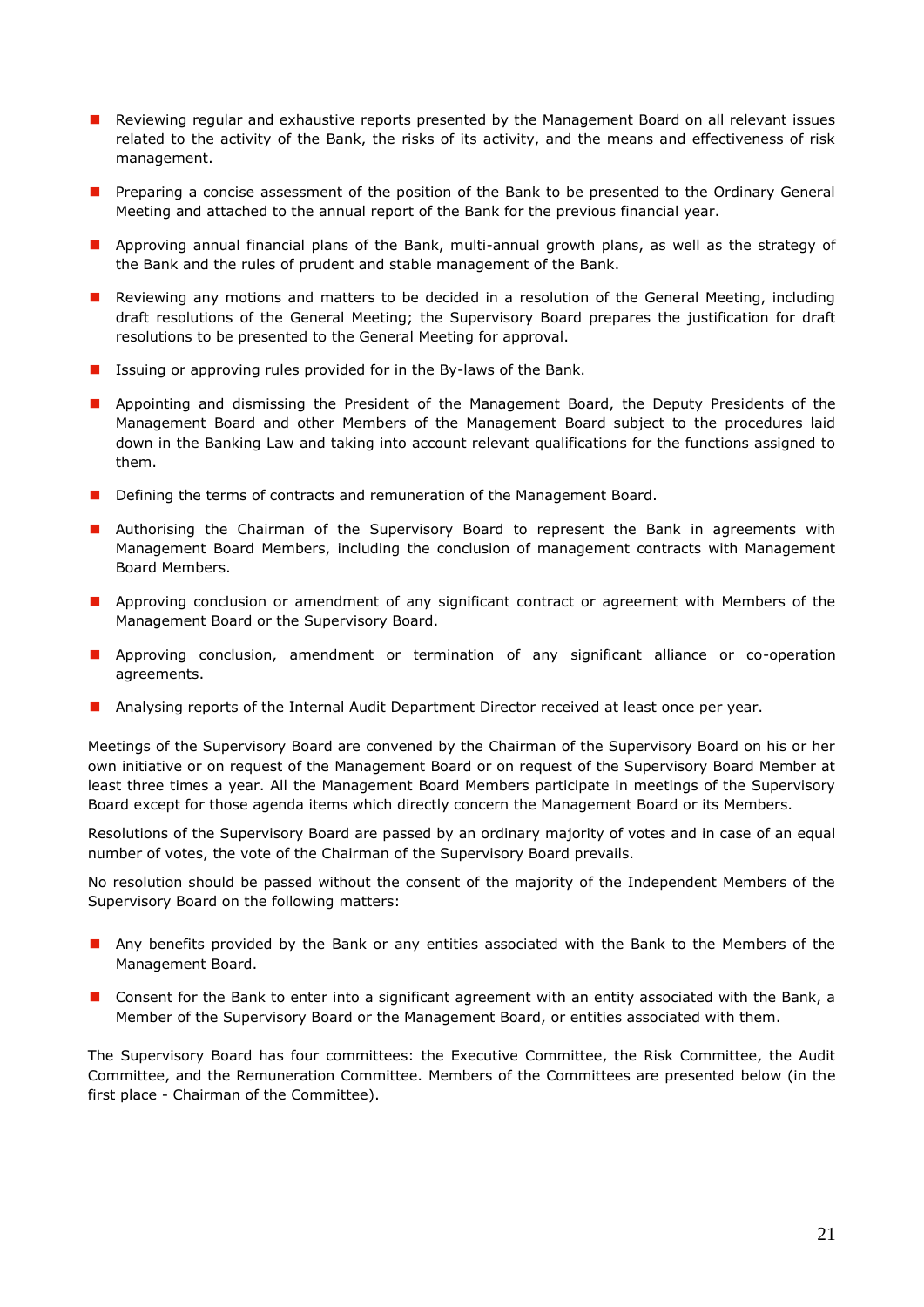| <b>Executive Committee</b> | <b>Risk Committee</b>            | <b>Audit Committee</b> | <b>Remuneration</b><br><b>Committee</b> |
|----------------------------|----------------------------------|------------------------|-----------------------------------------|
| Maciej Leśny               | Stefan Schmittmann               | <b>Stephan Engels</b>  | Andre Carls                             |
| Martin Blessing            | Thorsten Kanzler                 | Andre Carls            | Maciej Leśny                            |
| Andre Carls                | Maciej Leśny                     | Maciej Leśny           | Marek Wierzbowski                       |
| Teresa Mokrysz             | Agnieszka Słomka-<br>Gołębiowska | Waldemar Stawski       | Martin Zielke                           |

The tasks of the Executive Committee involve, in particular, exercising regular supervision over the Bank's operation in the periods between meetings of the Supervisory Board. The Executive Committee authorises the Management Board to acquire, encumber or dispose of real estate, perpetual leasehold, or interests in real estate, shares or equity interests in companies, and other fixed assets if the value of the transaction exceeds 1% of the Bank's own funds. Such authorisation is not required if the aforesaid acquisition took place as part of enforcement or bankruptcy proceedings, including the bankruptcy proceeding with the possibility to make an arrangement or other settlement with the Bank's debtor or in the case of the sale of assets so acquired.

The Audit Committee issues opinions about the selection of the Bank's statutory auditor by the General Meeting, recommends whether the Supervisory Board should approve or reject financial statements, exercises regular supervision over the internal control system at the Bank, and approves changes proposed by the Management Board of the Bank as regards the head of the Internal Audit Department. The Audit Committee must have at least one independent Supervisory Board Member with qualifications and experience in accounting and finance.

The Risk Committee has among others the following tasks: exercising permanent supervision over credit risk, market risk, operational risk, and liquidity risk. Moreover, the Risk Committee issues recommendations for approval or rejection of exposures posing single entity risk, in accordance with the parameters defined by the Supervisory Board at the time. Moreover, the Risk Committee issues recommendations for approval or rejection of the transactions, provided for in the Banking Law, between the Bank and Members of the Bank's authorities, and recommendations for approval or rejection of the Bank's disclosure policy regarding risk management.

The tasks of the Remuneration Committee include: reviewing the remuneration principles and amounts of remuneration paid to Members of the Management Board, setting the remuneration levels, presenting opinions concerning approval for Members of the Management Board of mBank to engage in competitive activity, issuing recommendations to the Supervisory Board regarding the general guidelines for the Management Board on the level and structure of remuneration for the Bank's senior management and the policy of variable components of remuneration paid to persons holding managerial positions at the Bank. Moreover, the Committee monitors the level and structure of the remuneration paid to senior managers.

All standing committees of the Supervisory Board make reports pertaining to their performance in the past reporting period available to shareholders. The aforesaid reports are appended to the set of materials for the Ordinary General Meeting.

The amount of monthly remuneration of the Members of the Supervisory Board was set in Resolution No. 26 adopted by the 25<sup>th</sup>Ordinary General Meeting held on 30 March 2012. The Chairperson of the Supervisory Board earns PLN 17,000 monthly, the Deputy Chairperson - PLN 14,500 monthly, while members of the Supervisory Board earn PLN 12,000 monthly each.

Additional monthly remuneration is granted for participation in standing committees: 50% of the monthly basic remuneration for the first committee and 25% for participating in every other committee. Total remuneration for the participation in committees cannot exceed 75% of the basic remuneration.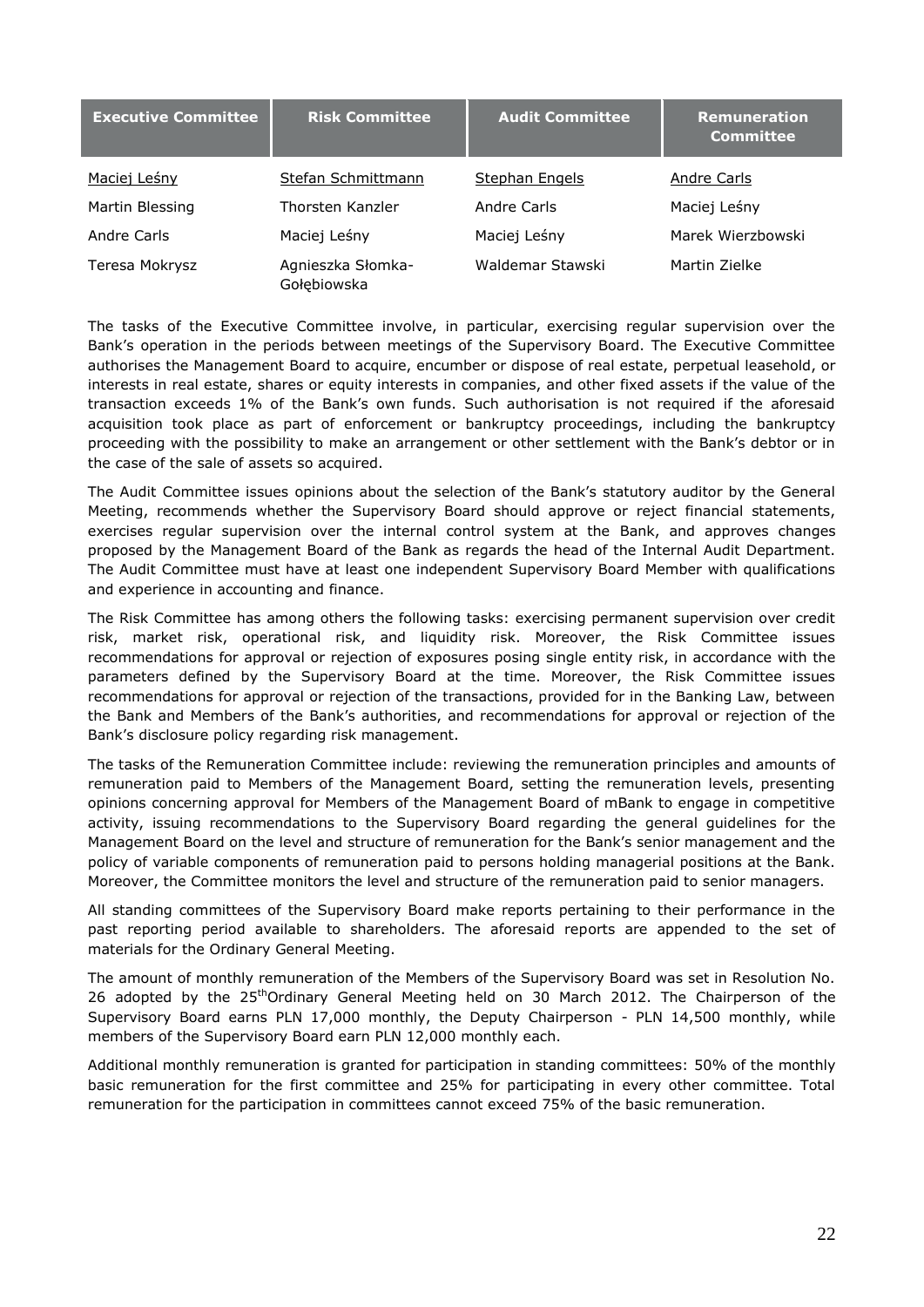The total remuneration of the Supervisory Board for 2013-2014 is presented in the table below.

|                                   | 2014    | 2013    |
|-----------------------------------|---------|---------|
| Paid remuneration in PLN thousand | 2,121.5 | 2,370.5 |

Detailed information on the remuneration paid to the Supervisory Board Members is presented in Note 45 to the Consolidated Financial Statements of the mBank S.A. Group for 2014 under the International Financial Reporting Standards.

# <span id="page-22-0"></span>**VII.5. Activity of the Supervisory Board and its Committees in 2014**

In 2014, the Supervisory Board held 6 meetings and adopted 60 resolutions. The resolutions covered all areas of the Bank's operation and were consistent with the scope of supervisory functions specified in laws, PFSA recommendations and the Bank's By-laws and the Rules of the Supervisory Board.

The adopted resolutions concerned among others:

- **A** Acceptance of financial statements of mBank and mBank Group and other materials for the Ordinary General Meeting.
- **Adoption of the Financial Plan for 2015 and the Mid-Term Plan for 2015-2018.**
- **Approval of the Co-operation Agreement and the Investment Agreement with Orange Polska S.A.**
- **Approval of the BRE Ubezpieczenia TUIR S.A. Shares Sale Agreement.**
- **Adoption of the Capital Management Policy an the Capital Adequacy Disclosure Policy.**
- **Approval of documentation of the Internal Capital Adequacy Assessment Process (ICAAP) at mBank** Group.
- **Allocation of funds to the mBank Foundation.**
- **Approval of the general organisational structure of mBank.**
- **Approval of the Remuneration Policy and Rules and the Risk-takers Identification Policy.**
- **Approval of the Employee Incentive Programme Rules and the Information Memorandum drawn up to** implement the Employee Incentive Programme.
- **Approval of the Management Board Incentive Programme Rules and setting the dates of acquisition of** shares under the Programme.
- **Approval of the Annex to Agreements with Management Board Members.**
- **Approval of the MbO results and Individual MbO Score Card of Management Board Members.**
- **Approval of the new consolidated text of the mBank By-laws, the Rules of the Supervisory Board, the** Rules of the Management Board, the Rules of the Audit Committee, and the Rules of the Risk Committee of the Supervisory Board of mBank.
- **Approval of the Internal Audit Plan for 2014.**
- **Approval of the of Conflict of Interest Management Policy and the Compliance Policy, and approval of** the Compliance Risk Management Report.
- **Approval of reports of the outsourcing and complaints handling supervision functions.**
- **Approval of the strategies and policies requiring approval of the Risk Committee and the Supervisory** Board including: the mBank Group Risk Management Strategy; the Market, Operational, and Liquidity Risk Management Strategy; the Corporate and Retail Credit Risk Management strategy.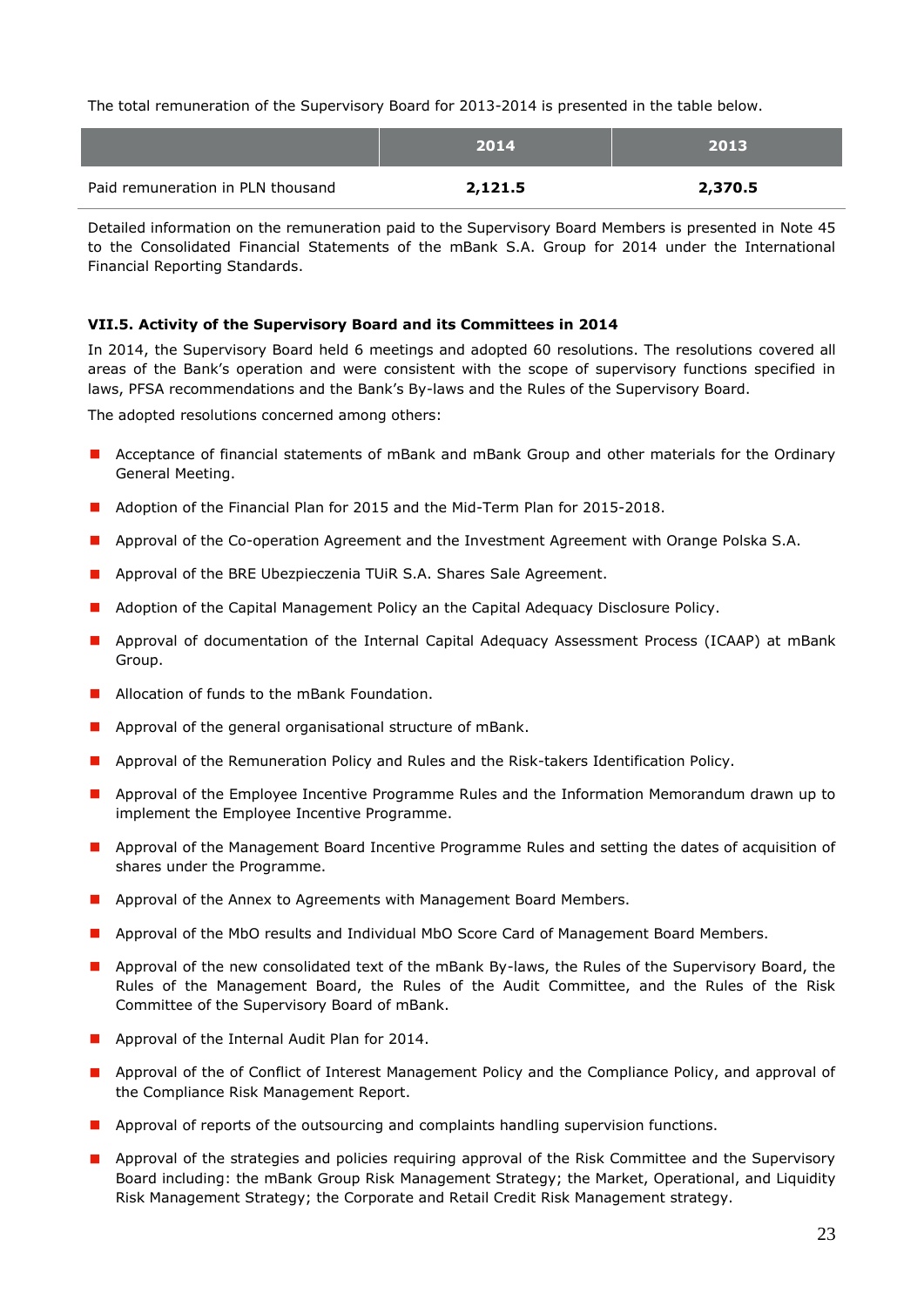- **Approval of the Limit Book Limit Rules and the levels of limits for the mBank Group.**
- **Approval of the "Principles of Corporate Governance for Supervised Institutions".**

Current results of the mBank Group and its business areas were discussed and evaluated in a systematic, regular manner at meetings of the Supervisory Board with reference to the financial plan.

Attendance of the Supervisory Board Members at Supervisory Board meetings in 2014 is presented in the table below.

|                                                     | Attendance* |
|-----------------------------------------------------|-------------|
| Martin Blessing                                     | 5/6         |
| Andre Carls                                         | 6/6         |
| Stephan Engels                                      | 4/6         |
| Thorsten Kanzler                                    | 5/6         |
| Maciej Leśny                                        | 6/6         |
| Teresa Mokrysz                                      | 5/6         |
| Dirk Wilhelm Schuh (until 31 March 2014)            | 2/2         |
| Stefan Schmittmann (from 31 March 2014)             | 3/4         |
| Agnieszka Słomka-Gołębiowska (from 28 October 2014) | 1/1         |
| Waldemar Stawski                                    | 5/6         |
| Jan Szomburg (until 27 October 2014)                | 5/5         |
| Wiesław Thor                                        | 6/6         |
| Marek Wierzbowski                                   | 4/6         |
| Martin Zielke                                       | 4/6         |

*\* Attendance at meetings / number of meetings during the term of office*

All Committees of the Supervisory Board performed their functions according to the requirements of the Bank's By-laws, the Rules of the Supervisory Board, and the Rules of the Committees.

In performing its function of on-going supervision of the Bank's operation in the periods between meetings of the Supervisory Board, the Executive Committee co-operated closely with the Management Board and was informed about the situation in the Bank on an on-going basis. Apart from meetings of Supervisory Board, Members of the Committee had regular meetings with Members of the Management Board discussing the most important current issues of the Bank. According to its powers, the Executive Committee took decisions on transactions exceeding 1% of the Bank's own funds. In a decision, the Executive Committee approved its report for the previous year which is presented to the Ordinary General Meeting.

The Audit Committee was regularly informed about the results and the financial standing of the Bank and the Group and analysed information on actions taken in the key risk areas.

The Committee held four meetings in 2014 and discussed, among others, the following:

- **D** Compliance of the process of preparing financial statements with the applicable law.
- Co-operation with the external auditor.
- **Conclusions from the audit of the annual financial statements of mBank Group for 2013.**
- Scope of the audit of the annual financial statements for  $2014$ .
- Assessment of the internal control system at mBank in 2013.
- **D** On-going supervision of proposed changes to the internal control system at mBank in 2014.